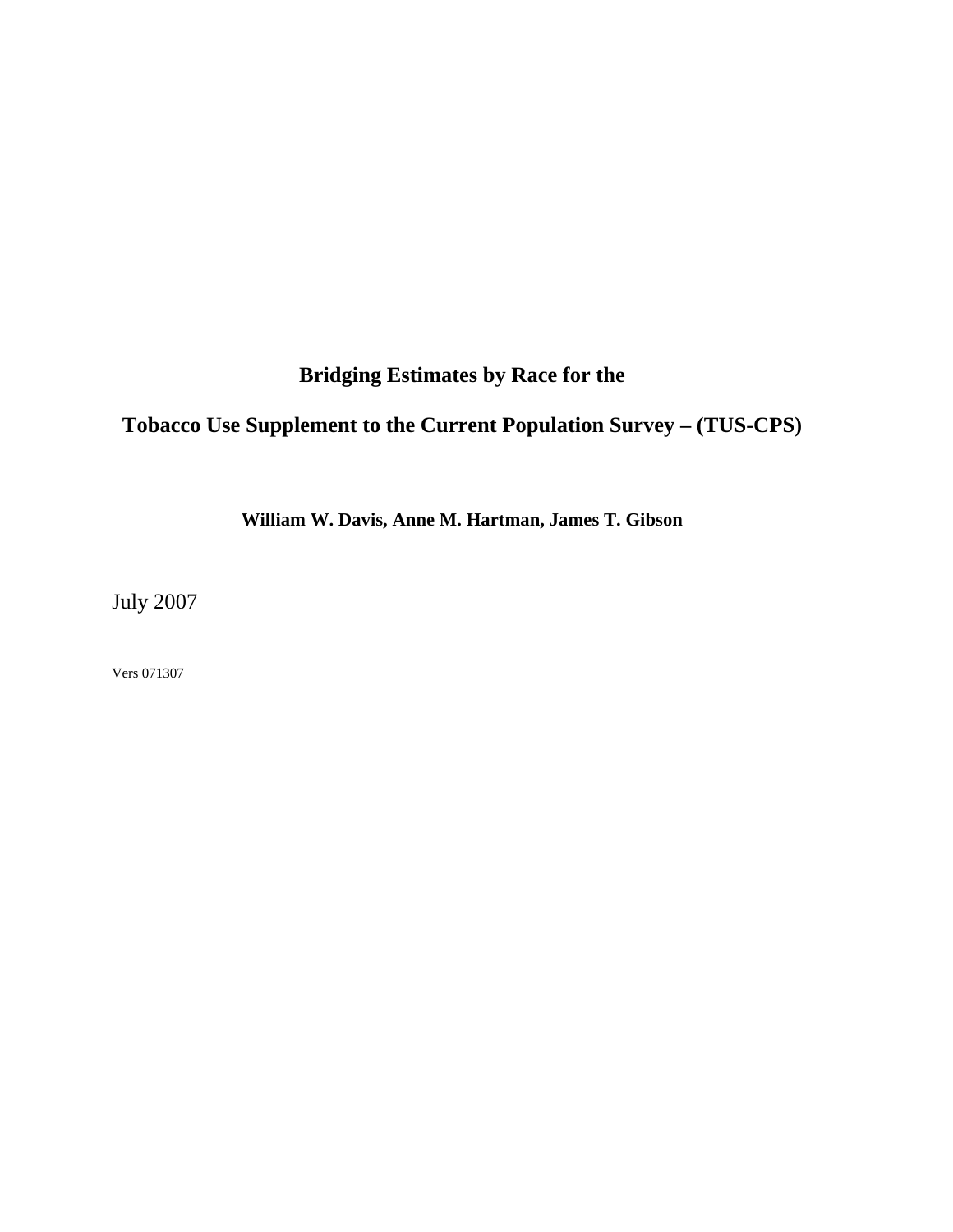### **Abstract**

Due to a directive from the Office of Management and Budget (OMB), the Current Population Survey (CPS) changed its race/ethnicity questions in January 2003. Respondents may now select more than one race when answering the survey. This paper provides a method to construct single race estimates using data from the post-2003 Tobacco Use Supplement to the CPS (TUS-CPS). The method is useful when trends over time are being examined for single race groups using both pre-2003 and post-2003. The method uses the post-2003 race/ethnicity responses to multiply impute the (unknown) pre-2003 race/ethnicity response. The method is particularly useful for racial groups whose respondents often report multiple races. This is the case for two races that are often underserved; the American Indian or Alaska Native (AIAN) and the Native Hawaiian or Other Pacific Islander (NHOPI).

### **1. Introduction**

Due to a directive from the Office of Management and Budget (1997), the Current Population Survey (CPS) changed its race/ethnicity questions in January 2003. The old and new race-ethnicity questions for CPS are shown in Appendix 1 Table A-1. The major differences in the questions are the following:

- Respondents may now select more than one race when answering the survey.
- The Asian or Pacific Islander (API) category was split into two categories: Asian and Native Hawaiian or Other Pacific Islander (NHOPI).
- The ethnicity question was reworded to ask directly whether the respondent was Hispanic (an ethnicity rather than a race).

The change in wording impacts smoking estimates and trends made by race/ethnicity from the Tobacco Use Supplement to the CPS (TUS-CPS). To understand racial smoking trends, we need to be able to compare estimates made under the two different race-reporting systems. If we were just interested in trends at the National level by gender, we could ignore this change in the race/ethnicity questions. However, the NCI as part of the Department of Health and Human Services (DHHS) is committed to reducing health disparities. Since some of the smaller race/ethnicity groups are underserved, we need to understand trends by race/ethnicity – including smoking trends. The methodology that we develop for TUS-CPS is useful in this process.

When a change is made in question wording on a continuing survey, it is standard to ask the two different forms of the question to a random sample of survey respondents – the so-called overlap sample. Using this sample of responses, a model can be constructed that allows the prediction of responses from one set of questions given a particular response to the other question. The overlap sample and modeling process provides a bridge between the two sets of questions. We refer to this process for the race/ethnicity questions as race bridging.

In May 2002, the Bureau of Labor Statistics (BLS) sponsored a CPS supplement that asked the new race/ethnicity question to all sample people. The BLS used this sample to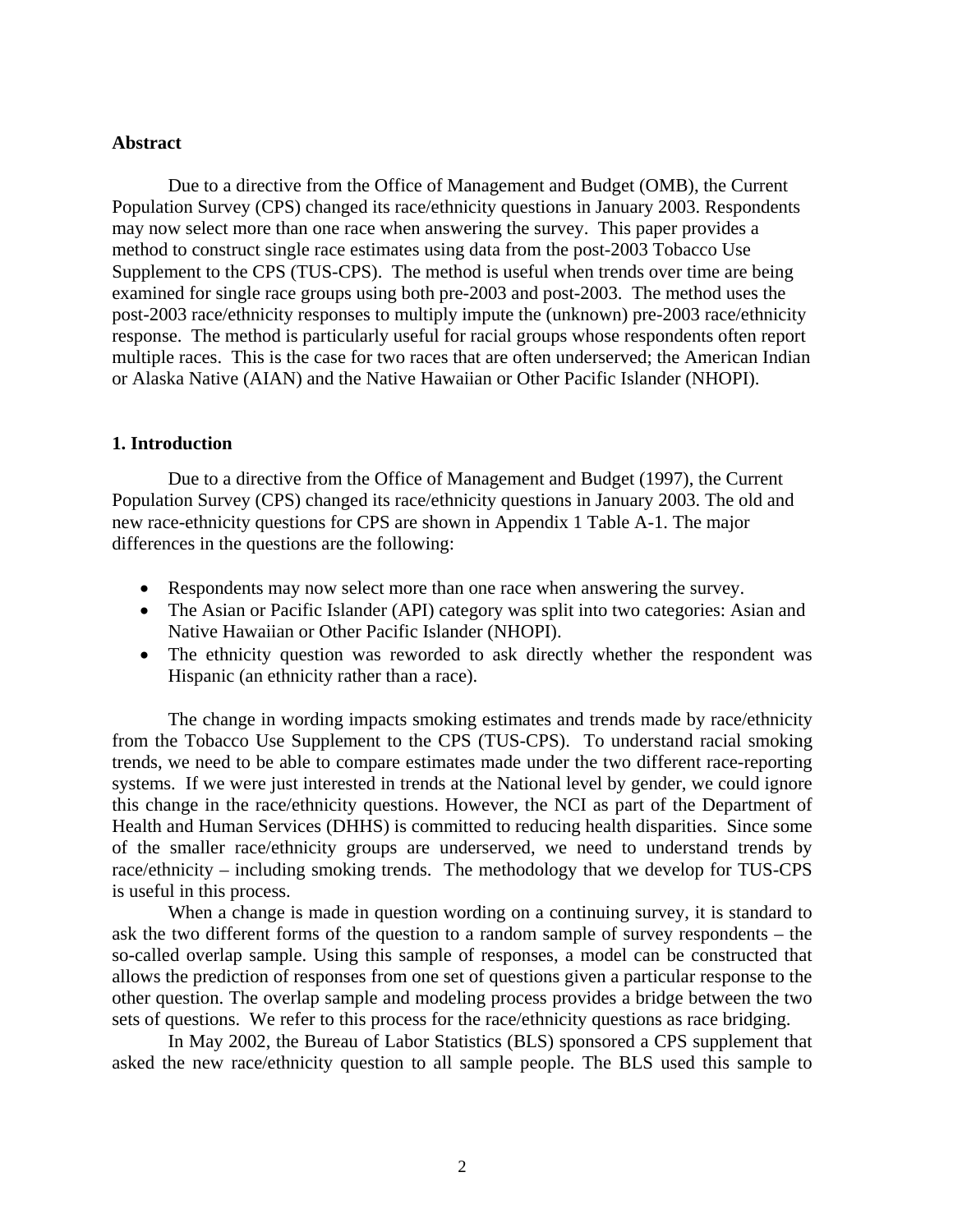compare estimates of unemployment using the two race/ethnicity responses (Bowles *et al*, 2003, Tucker *et al*, 2002). Using the information from this supplement, we propose a race bridging approach that allows the user of post-2003 TUS-CPS data to calculate estimates that are comparable to the pre-2003 TUS-CPS system.

With the mandated change in race coding possibilities, OMB recognized that approaches to make data comparable would be needed and proposed the following six methods based on their simplicity and their wide applicability (OMB, 1997): largest group, smallest group, largest group other than white, plurality, equal fractions, and NHIS fractions. However, there were problems with all six methods so none has found widespread use.

The most sophisticated race bridging work has been done by National Center for Health Statistics (NCHS) researchers and applied to their vital statistics (Ingram *et al*, 2003; Parker et. al., 2004). Logistic regression models including person-level and county-level covariates were fit to 4 years of pooled National Health Interview Survey (NHIS) data (1997–2000). These regression equations were used to bridge multiple-race responses obtained from Census 2000 to single-race categories. In addition, multiple imputation (Rubin, 1987) was used to assess the variability in the estimates in Schenker and Parker (2003).

With the post-2003 race/ethnicity classifications, CPS data users can calculate means, percentages, cross tabulations and regressions using "only" or "any mention" race/ethnicity categories. For example, the user can calculate current smoking of Non-Hispanic Black males 18+, where we include those who list "NH Black Only" or we include everyone who lists NH Black (and other races) for the "any mention" estimate. The "only" classification gives too little emphasis to the mixed race respondents while the "any mention" classification gives too much emphasis to them. Neither of these estimates is exactly comparable to the pre-2003 CPS system, where multi-racial reporting was not allowed.

In Section 2, we provide summary information from the CPS May 2002 Supplement on Race. In Section 3, we describe the CPS overlap sample results, describe our method for race bridging using multiple imputation, and apply the method to the 2003 Tobacco Use Special Cessation Supplement to the CPS (a special topic tobacco use supplement in the general National Cancer Institute (NCI)/Centers for Disease Control and Prevention (CDC) co-sponsored TUS-CPS series) sample respondents. In Section 4, we compare the results from the May 2002 supplement with those obtained from CPS supplement results obtained in February 2002 and February 2003. In Section 5, we provide additional discussion of the race bridging method.

### **2. Data obtained from the CPS May 2002 Supplement**

In this section we discuss the CPS May 2002 Supplement data used and provide descriptive statistics concerning the race/ethnicity responses. The U.S. Census Bureau carries out the CPS survey and some supplements for BLS, and additional supplements for various other government agencies. The CPS is a household survey which is the Nation's primary source of labor force statistics for the entire population; its sampling plan is documented in Current Population Survey (2002). The CPS has a 4-8-4 rotation scheme where households are in sample for four months, then out of sample for eight months, and then in sample again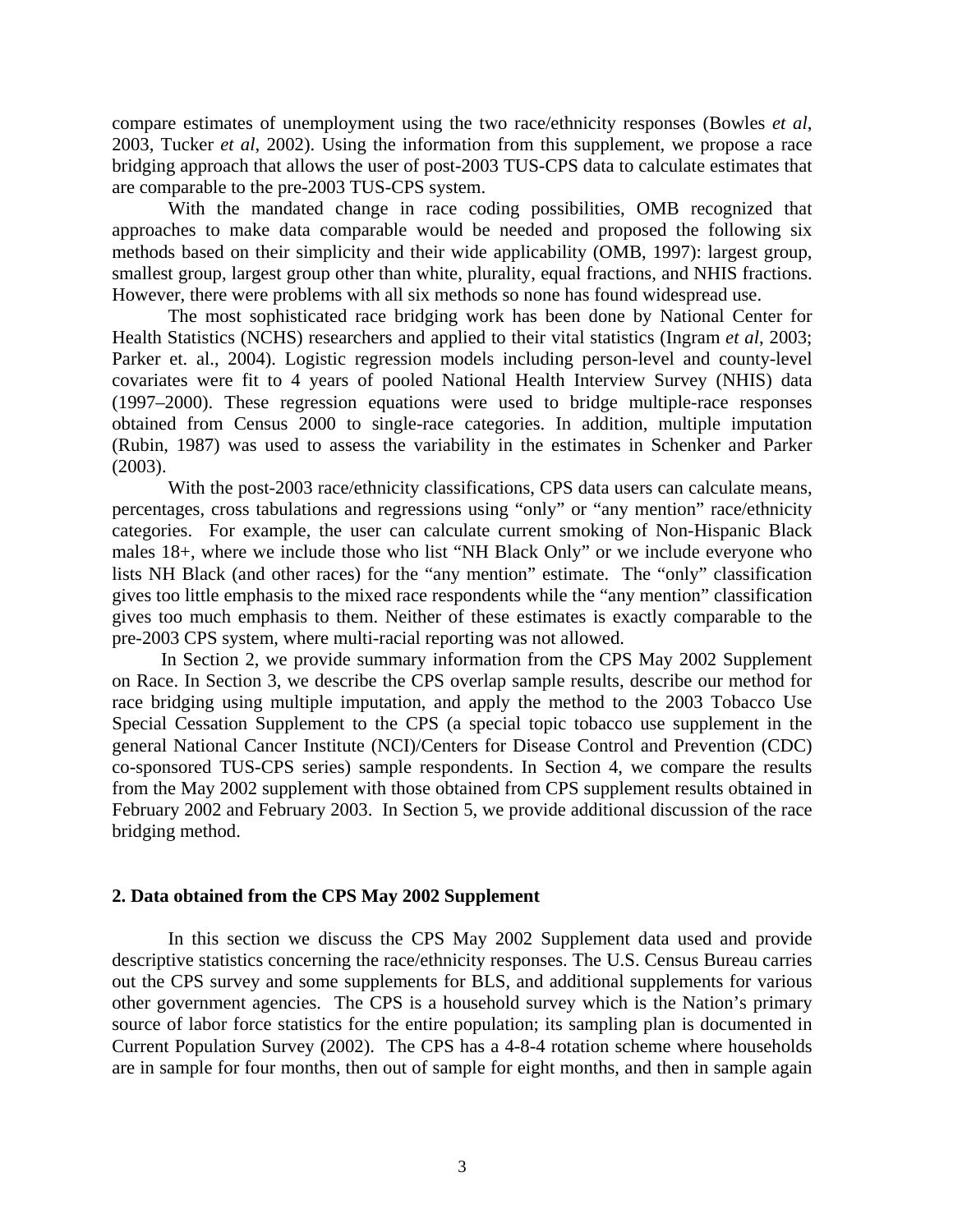for four months. The TUS interview in each set of four interviews is typically carried out in the household while the other three are carried out by telephone.

The race/ethnicity questions are typically answered for all family members by a single respondent on the first interview. To obtain the most accurate relationship between responses between the two classification systems, it would have been ideal for the same person to have answered the old and new forms of the race/ethnicity questions in CPS May 2002 survey, but this was not always the case. In fact, the old race/ethnicity question was not repeated in May 2002 so both the old and the new questions were only given in May 2002 to those entering the survey. For those not entering the survey, the race/ethnicity initially established was used as the response using the old question. Thus, the following two possible important differences occurred in the race/ethnicity questions for the May 2002 overlap sample:

- The questions were answered at different times for most of the respondents.
- The questions may not have been answered by the same person due to the use of proxy responses.

These differences reduce the concordance in responses from those obtained from a person at a single time.

We could not directly utilize the May 2002 CPS supplement information. However, the Census Bureau provided us cross-tabulations of the number of responses obtained in specified cells, which we use to construct the race bridging methodology.

## 2.1 CPS May 2002 response summary using the post-2003 classification system

As shown in Table A-1 beginning in January 2003, the respondent may select one or more of the following five races: White, Black or African American, Asian, American Indian or Alaska Native (AIAN), and Native Hawaiian or Other Pacific Islander (NHOPI). Since multiple race reporting is allowed, one might expect that 31  $(=2^5-1)$  possible race groups would be reported. However, only 21 race groups are reported on the CPS post-2003 publicuse files  $-$  due to confidentiality considerations. We add ethnicity as a  $22<sup>nd</sup>$  group by combining all Hispanics together – independent of race. For example, a respondent to the post-2003 race/ethnicity questions, who responded "No" to the "Are you Spanish, Hispanic or Latino" question and listed only "White" to the race question, would be in the "non-Hispanic (NH) White Only" group. Table 1 shows the number and percentage of race/ethnicity responses (weighted and un-weighted) of adults in the CPS May 2002 Supplement.

Table 2 shows the number of "any mention" and single race respondents for the five races allowed in the new reporting system for non-Hispanics. For example, the "NH Black only" estimates are based on those in category 2 in table 1 while the NH Black "any mention" estimates would also include those in categories 6, 9, 13-14, and 17-19. In the table the races are ordered by the ratio of "single races" to "any mentions". The table shows that the AIAN group has the smallest fraction of single race respondents (44.4%) followed by the NHOPI (66.9%). The other three races have percentages over 90%; for these races the "single race" and the "any mention" estimates should be similar in most cases while this would not necessarily be the case for AIAN and NHOPI. Thus, race bridging has the most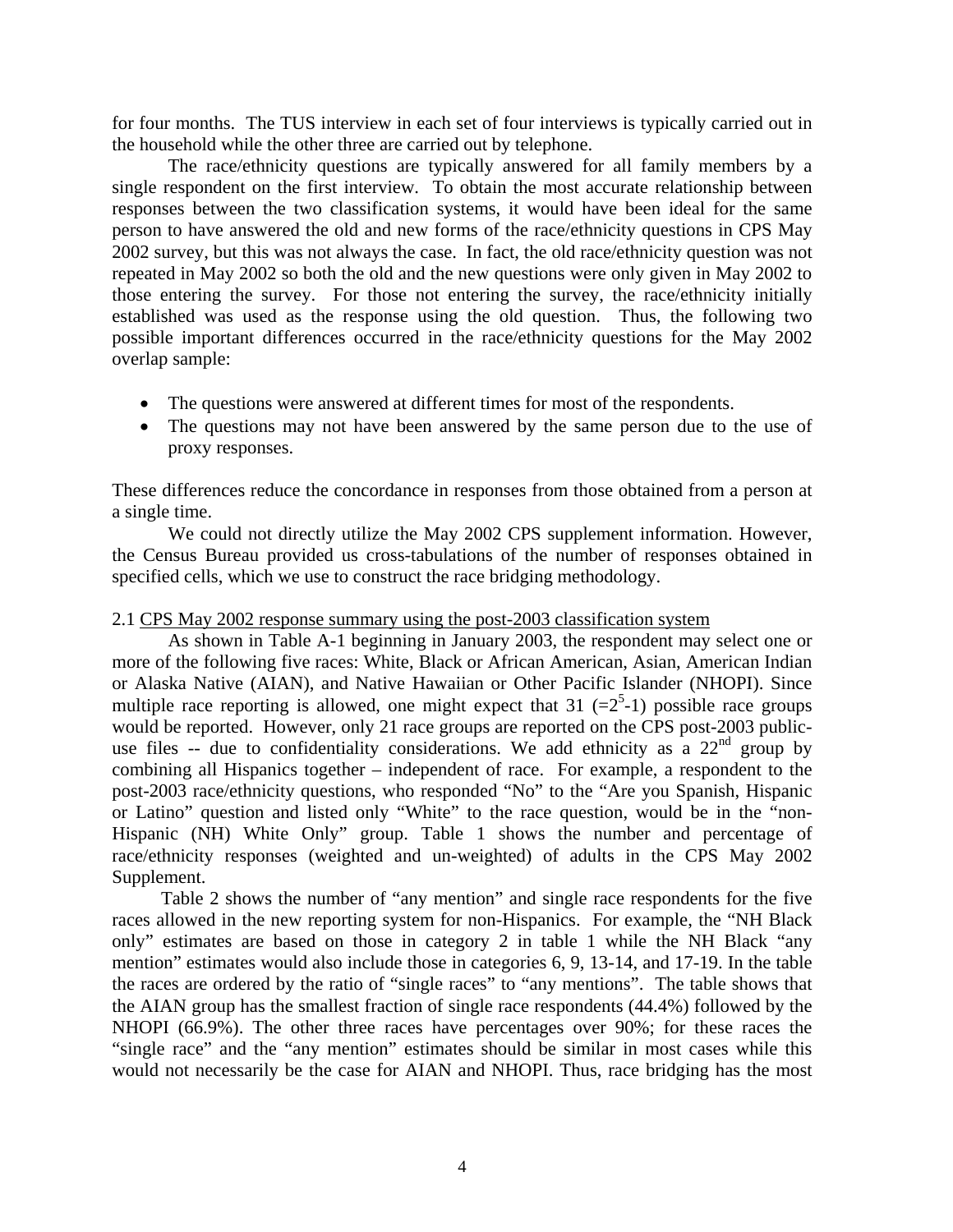potential for offering results that differ from the single race and the "any mention" results for two of the most underserved races, the AIAN and the NHOPI.

|                |                           |                | Unweighted | Weighted    |            |  |
|----------------|---------------------------|----------------|------------|-------------|------------|--|
| No.            | CPS Race/ethnicity group  | Total          | Percentage | Total       | Percentage |  |
| $\overline{0}$ | Hispanic                  | 10,490         | 9.436%     | 26,483,420  | 11.973%    |  |
| 1              | NH White only             | 83,877         | 75.446%    | 157,215,671 | 71.074%    |  |
| $\overline{2}$ | NH Black Only             | 9,857          | 8.866%     | 24,982,634  | 11.294%    |  |
| 3              | NH AIAN Only              | 1,065          | 0.958%     | 1,033,250   | 0.467%     |  |
| $\overline{4}$ | NH Asian Only             | 3,712          | 3.339%     | 8,557,714   | 3.869%     |  |
| 5              | NH NHOPI Only             | 349            | 0.314%     | 428,815     | 0.194%     |  |
| 6              | NH White-Black            | 121            | 0.109%     | 213,999     | 0.097%     |  |
| 7              | NH White-Asian            | 167            | 0.150%     | 229,920     | 0.104%     |  |
| 8              | NH White-AIAN             | 1,138          | 1.024%     | 1,554,817   | 0.703%     |  |
| 9              | NH Black-AIAN             | 130            | 0.117%     | 215,646     | 0.097%     |  |
| 10             | NH Asian-NHOPI            | 66             | 0.059%     | 50,865      | 0.023%     |  |
| 11             | NH White-NHOPI            | 59             | 0.053%     | 62,130      | 0.028%     |  |
| 12             | NH AIAN-Asian             | 6              | 0.005%     | 13,512      | 0.006%     |  |
| 13             | NH Black-Asian            | 9              | 0.008%     | 12,828      | 0.006%     |  |
| 14             | NH Black-NHOPI            | 9              | 0.008%     | 12,766      | 0.006%     |  |
| 15             | NH White-Asian-NHOPI      | 39             | 0.035%     | 29,913      | 0.014%     |  |
| 16             | NH White-Asian-AIAN       | 12             | 0.011%     | 9,617       | 0.004%     |  |
| 17             | NH White-Black-AIAN       | 52             | 0.047%     | 78,327      | 0.035%     |  |
| 18             | NH White-Black-Asian      | $\overline{0}$ | 0.000%     | $\Omega$    | 0%         |  |
| 19             | NH White-Black-AIAN-Asian | $\overline{2}$ | 0.002%     | 4,563       | 0.002%     |  |
| 20             | NH 2 or 3 Races           | 10             | 0.009%     | 7,546       | 0.003%     |  |
| 21             | NH 4 or 5 Races           | 5              | 0.004%     | 2,428       | 0.001%     |  |
|                | <b>Total</b>              | 111,175        | 100.000%   | 221,200,435 | 100.000%   |  |

Table 1. Race/ethnicity totals and percentages from the CPS May 2002 Supplement using the post-2003 classification system

Table 2. Number of "single race" and "any mention" for non-Hispanics (NH) from the CPS May 2002 Supplement using the post-2003 classification system

|                 | Single race | Any mention | Ratio "single race" to "any mention" |
|-----------------|-------------|-------------|--------------------------------------|
| NH White        | 83,877      | 85,467      | 98.1%                                |
| <b>NH Black</b> | 9,857       | 10,179      | 96.8%                                |
| NH Asian        | 3,712       | 4,013       | 92.5%                                |
| <b>NH NHOPI</b> | 349         | 522         | 66.9%                                |
| <b>NH AIAN</b>  | 1,065       | 2,399       | 44.4%                                |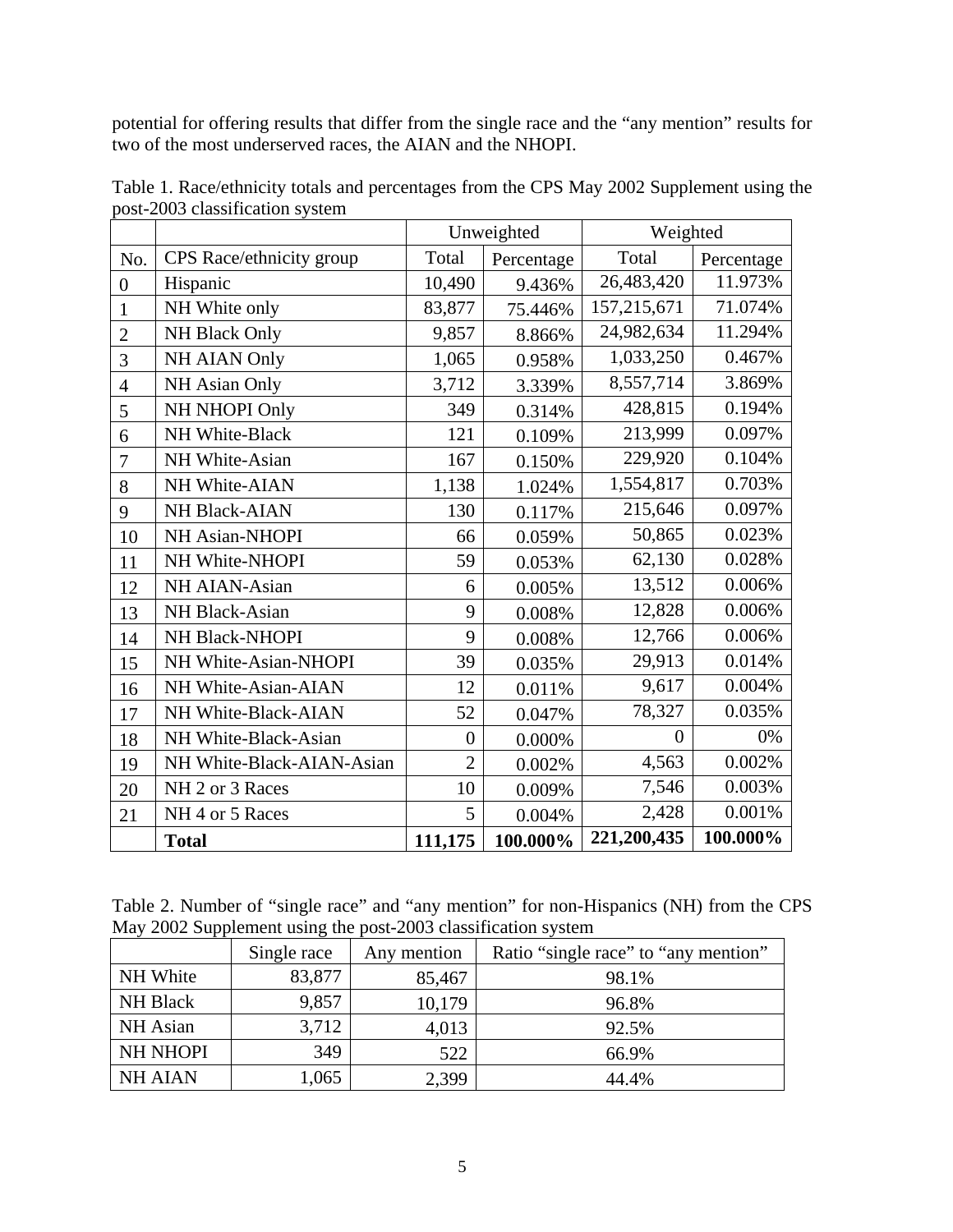Table 3 shows the weighted and unweighted totals and percentages of the single race or ethnicity (No. 0-5 in table 1), specified multiple race (No. 6-19 in table 1), and unspecified multiple race (No. 20-21 in table 1). Since the weighted percentages reflect the overall National population, we emphasize these. The table shows that the single race category is almost 99% (98.87%) of the population. Also, the "specified multiple race" category composes only 1.1% of the population while the "unspecified multiple race" category is only 0.004% of the population. The unspecified multiple race individuals are difficult to include in "any mention" analyses but can be included in bridged race analyses using imputation.

|           |                           | Unweighted |            | Weighted    |            |
|-----------|---------------------------|------------|------------|-------------|------------|
| No.       | CPS Race group            | Total      | Percentage | Total       | Percentage |
| $0 - 5$   | Single race or ethnicity  | 109,365    | 98.372%    | 218,701,504 | 98.870%    |
| $6-19$    | Specified Multiple race   | 1,810      | 1.628%     | 2,488,957   | 1.125%     |
| $20 - 21$ | Unspecified Multiple race | 15         | 0.015%     | 9.974       | 0.004%     |
|           | <b>Total</b>              | 111,175    | 100.000%   | 221,200,435 | 100.000%   |

Table 3. Race/ethnicity groups totals and percentages (weighted and unweighted) from the CPS May 2002 Supplement using the post-2003 classification system

## 3.2 CPS May 2002 response summary using the post- and pre-2003 classification systems

Table 4 shows the number of responses under the pre-2003 classification system for the single race or ethnicity categories (numbered 0 to 5) in the post-2003 classification system. The table also shows the percentage agreement in each row. For example, the first row shows that 9,246 of the 10,490 classified Hispanic in the post-2003 classification were also classified as Hispanic in the pre-2003 classification, which is an agreement of 88.1% (=9,246/10,490). Since the pre-2003 Asian and Pacific Islander category was split into two post-2003 categories (Asian and NHOPI), the agreement percentage of both NH Asian and NH NHOPI are computed with numerator obtained from NH Asian or Pacific Islander (NH API) in table 4. For the six post-2003 classifications, the percentage agreement varies between 84.5% for NH AIAN only and 98.0% for NH White only. The overall agreement percentage for these six categories was  $96.1\%$  (=105,085/109,350). We attribute the failure to achieve closer to the expected 100% agreement to limitations in the overlap sample responses -- the use of proxy responses and the use of responses made at different times.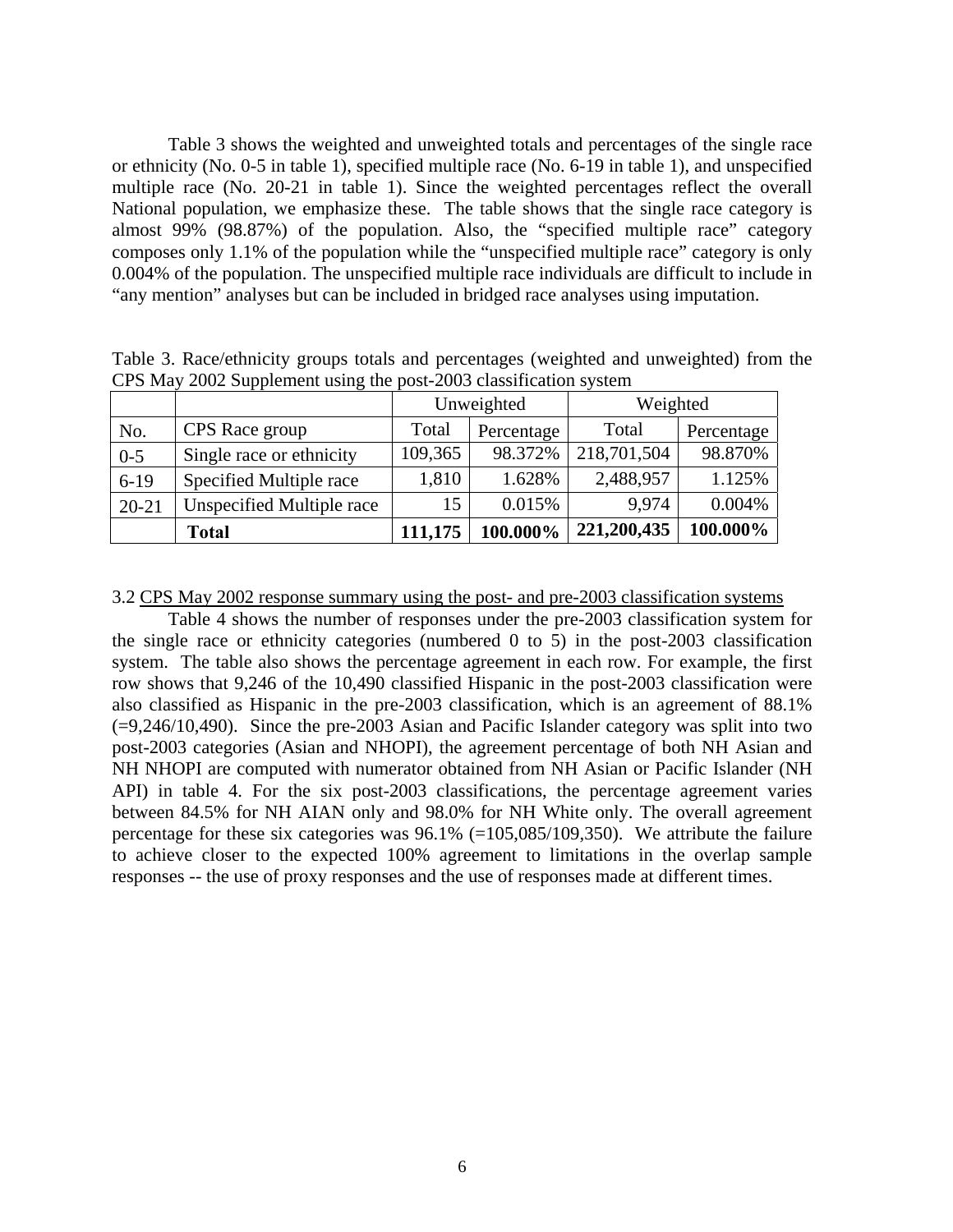|                |       | Pre-2003 CPS Classification |        |                                           |       |         |           |  |  |  |
|----------------|-------|-----------------------------|--------|-------------------------------------------|-------|---------|-----------|--|--|--|
| Post-2003 CPS  |       |                             |        |                                           |       |         |           |  |  |  |
| classification |       |                             |        | Hispanic NH White NH Black NH AIAN NH API |       | Total   | Agreement |  |  |  |
| Hispanic       | 9,246 | 952                         | 118    | 57                                        | 117   | 10,490  | 88.1%     |  |  |  |
| NH White only  | 561   | 82,220                      | 532    | 227                                       | 337   | 83,877  | 98.0%     |  |  |  |
| NH Black only  | 97    | 349                         | 9,340  | 18                                        | 53    | 9,857   | 94.8%     |  |  |  |
| NH AIAN only   | 6     | 121                         | 34     | 900                                       | 4     | 1,065   | 84.5%     |  |  |  |
| NH Asian only  | 37    | 190                         | 34     | 17                                        | 3,434 | 3,712   | 92.5%     |  |  |  |
| NH NHOPI only  | 3     | 37                          | 6      | $\overline{4}$                            | 299   | 349     | 85.7%     |  |  |  |
| Total          | 9,950 | 83,869                      | 10,064 | 1,223                                     | 4,244 | 109,350 | 96.1%     |  |  |  |

Table 4. Number of pre-2003 responses for the single race or ethnicity post-2003 classifications using CPS May 2002

## **3. Race bridging Method**

The CPS May 2002 overlap sample contains information that could be used to bridge the race/ethnicity responses forward or backward as follows:

- Bridge forward: A method is provided to impute pre-2003 race/ethnicity responses given the subject's post-2003 race/ethnicity response. Then, the imputation method is applied to a post-2003 dataset, which allows race/ethnicity estimates on the post-2003 dataset that are comparable to those that would have been obtained if the pre-2003 race/ethnicity questions had been used.
- Bridge backward: A method is provided to impute post-2003 race/ethnicity responses given the subject's pre-2003 race/ethnicity response. Then, the imputation method is applied to a pre-2003 dataset, which allows race/ethnicity estimates on the pre-2003 dataset that are comparable to those that would have been obtained if the post-2003 race/ethnicity questions had been used.

Both of the bridges are potentially useful, but we show only how to carry out forward bridging. With forward bridging we can compare post-2003 TUS-CPS smoking estimates by race/ethnicity with those previously reported using pre-2003 data and definitions. Furthermore, we can bridge forward by using only the post-2003 TUS-CPS datasets. Had we chosen to bridge backward, we would apply the model to older pre-2003 TUS-CPS datasets.

The most common application of imputation occurs when there is item non-response in survey data. That is the case when a survey respondent does not answer a particular question; for example, a question specifying family income. When a single imputation is used for missing values, the data are usually analyzed as if the imputed values were equivalent to observed values. The uncertainty in the process used to generate the imputed values is usually ignored. If this uncertainty is incorporated correctly, the inference typically yields wider confidence limits and fewer statistically significant relationships. In contrast to item non-response, the change in the race/ethnicity questions in 2003 results in an "artificial" missing data problem since it was not caused by the respondent's failure to answer a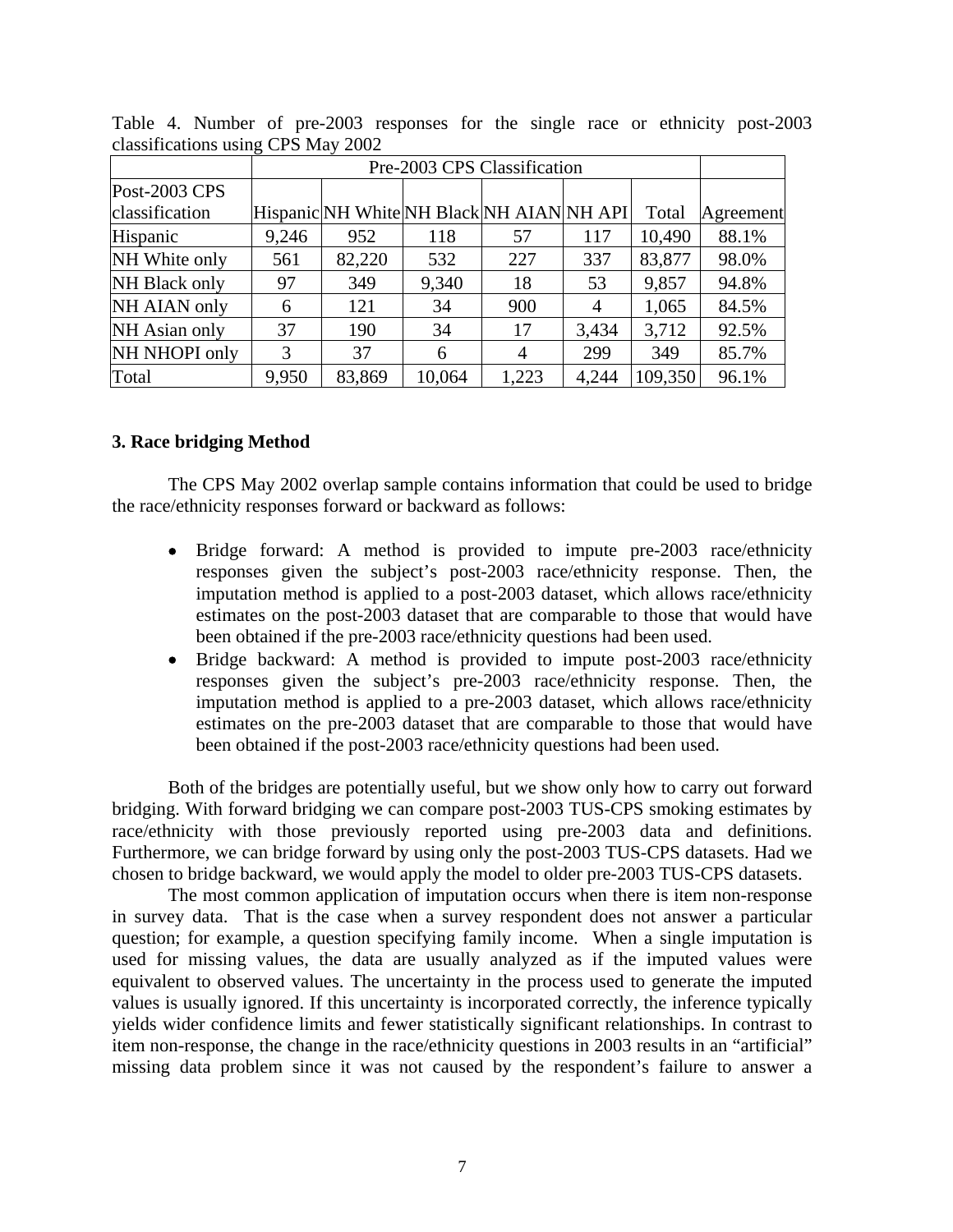question. However, viewing the problem as a missing data problem allows the large amount of research on this subject to be applied (Schenker, 2004).

For "forward" race bridging using a TUS-CPS post-2003 dataset, the "new" race/ethnicity is observed and the "old" race/ethnicity is missing for all respondents. However, for single race/ethnicity post-2003 respondents (No. 0 to 5 in Table 1), we have chosen to assume that we know the missing pre-2003 race/ethnicity response, where the assumed values are shown in Table 5.

| Observed Post-2003 category | Assumed Pre-2003 category |
|-----------------------------|---------------------------|
| Hispanic                    | Hispanic                  |
| NH White only               | NH White                  |
| NH Black only               | <b>NH Black</b>           |
| NH AIAN only                | <b>NH AIAN</b>            |
| NH Asian only               | <b>NH API</b>             |
| NH NHOPI only               | <b>NH API</b>             |

Table 5. Assumed relationship between post- and pre-2003 single race/ethnicity categories

For example, table 5 shows that we assume all those who chose "NH White only" using the post-2003 questions would have responded "NH White" using the pre-2003 questions. Table 4 shows that this assumption was true for over 96% of the May 2003 CPS respondents in the six categories number 0-5 in Table 1. We expect that this percentage would have been substantially higher if proxy responses were eliminated from the process. With this assumption, we only need to impute the pre-2003 race/ethnicities for those who reported the following using the post-2003 classification system:

- Those who were non-Hispanic
- Those who provided multiple race responses

In summary to bridge forward, we impute values only for those categories listed as 6- 21 in Table 1 while for categories numbered 0-5 in table 1 the pre-2003 race/ethnicity is specified in Table 5. There are only the four possible imputed responses using the pre-2003 classification system: White, Black, AIAN, and API (and all are non-Hispanic so we are imputing race rather than race/ethnicity). To carry out the imputation, we used a statistical model with two predictors: gender and age (considered as a categorical variable with two levels). Now, we describe the imputation process more completely.

#### 3.1 Multiple Imputation

Multiple imputation (MI) is a technique for reflecting the uncertainty due to the imputation (Rubin, 1987). In multiple imputation several sets, say *M*, of imputations are produced for all missing data resulting in set of *M* complete data sets. The analysis of each of these *M* complete data sets is carried out using the same method that would be used for a single data set. Then, the multiple analyses are combined to reflect an inference that contains the proper variability. Usually the imputations are obtained through a statistical model. If a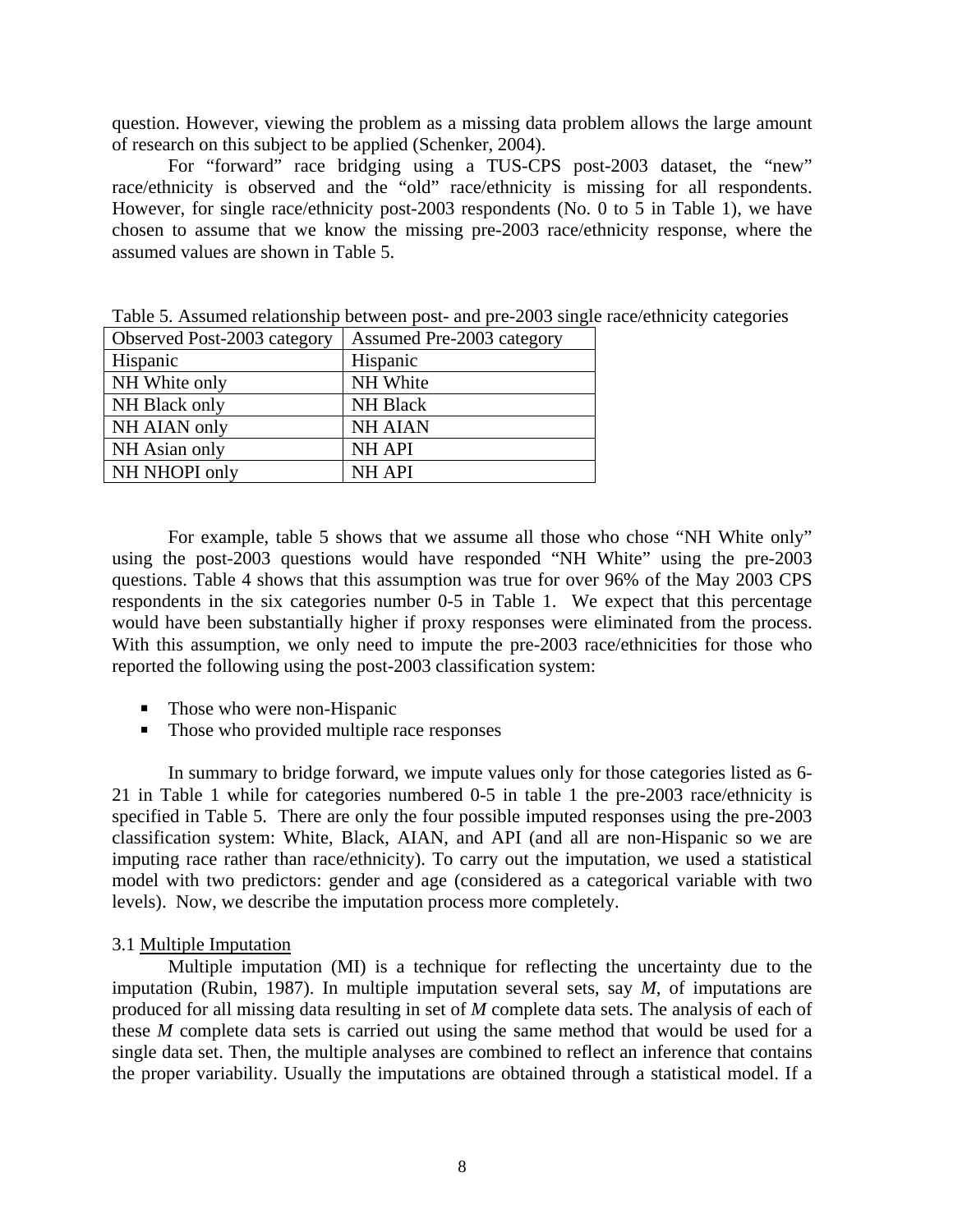Bayesian approach is adopted, the *M* imputations are obtained from the posterior predictive distribution. To show the steps necessary to carry out the MI for the CPS race/ethnicities, we define the following:

- Categories  $i=1,...,I$  formed by post-2003 (multiple) race/ethnicity, age, and gender.
- Label the pre-2003 race/ethnicity categories j=1,..., 4 (White, Black, AIAN, API).
- **•** Define  $n_{ii}$  as the number of May 2002 CPS subjects who were in the (i,j) cell and define a vector  $\underline{n}_i=(n_{i1},n_{i2},n_{i3},n_{i4})$  for  $i=1,...,I$ .
- **•** Define  $p_{ij}$  as the probability of the (i,j) cell and a vector  $p_i=(p_{i1},p_{i2},p_{i3},p_{i4})$  for i=1,…,I..

If we ignore the CPS survey design, the sample likelihood, *L*, is proportional to

$$
L \propto \prod_{i=1}^{I} \prod_{j=1}^{4} p_{ij}^{n_{ij}} \tag{1}
$$

Equation (1) shows that the vectors  $n_1$ ,  $n_2$ , ...  $n_i$  are independent multinomial distributions given the parameter vector  $p_i$ . If we adopt a Bayesian approach with non-informative prior information about the parameters, the posterior distribution of  $p_i$  is the Dirichlet with parameter vector  $\underline{n}_i$  (e.g., Gelman *et al.*, 2004, p. 83). For each *i*, the Dirichlet distribution can be obtained by generating independent samples from the gamma distribution (with different shape parameters) and normalizing these (Gelman *et al.*, 2004, p. 582). That is, for i=1,...,I, we can generate  $x_{ii} \sim G(n_{ii},1)$  for  $i=1,...,4$  and then determine the probabilities from 4

 $\sum_{j=1} x_{ij}$ , = 1 / *j*  $p_{ij} = x_{ij} / \sum x_{ij}$ , where G(a,b) denotes the gamma distribution with shape parameter *a* and

scale parameter *b*.

A problem arises in the above when there are no subjects in a cell, that is, when  $n_{ii}=0$ for some pair (i,j). In this case, the Dirichlet distribution result stated above is not valid, and we cannot generate a sample from the gamma distribution with shape parameter equal to zero. To circumvent this problem, we collapse race/ethnicity, age, gender categories that have a small number of responses (those less than 20). However, we still have some cells with  $n_{ij}=0$ . A standard solution to this problem is to assume a proper (informative) prior 4 1 *a I*

distribution of the form  $f(\underline{p}_1,...,\underline{p}_I) \propto \prod_{i=1} \prod_{j=1} p_{ij}^{a-i}$ = ∝ 1  $(\underline{p}_1,...,\underline{p}_I) \propto \prod_{i=1} I_i$ *ij*  $f(\underline{p}_1,...,\underline{p}_I) \propto \prod_{i=1} \prod_{j=1} p_{ij}^{a-1}$ . When a=0, this is the non-informative

prior distribution. For this application we suggest using a small positive value such as  $a=0.01$ to minimize the problem with cells with no respondents. The analyst could check for sensitivity of the analysis to this informative prior distribution by comparing the results using the multiply imputed values with different small values of *a* to insure that this choice does not impact the conclusions.

With this modification to the prior distribution, the posterior distribution of the  $i<sup>th</sup>$ parameter vector,  $p_i$ , is the Dirichlet with parameter vector  $(n_{i1}+a_n,n_{i2}+a_{n1},n_{i4}+a)$ . We generate this vector in the same fashion as when a=0; that is, we generate  $x_{ii} \sim G(n_{ii} + a, 1)$  for

j=1,...,4 and then normalize these values to obtain  $p_{ij} = x_{ij} / \sum_{j=1}^{n} x_{ij}$ . 4 1 / *j*  $p_{ij} = x_{ij}/\sum x_{ij}$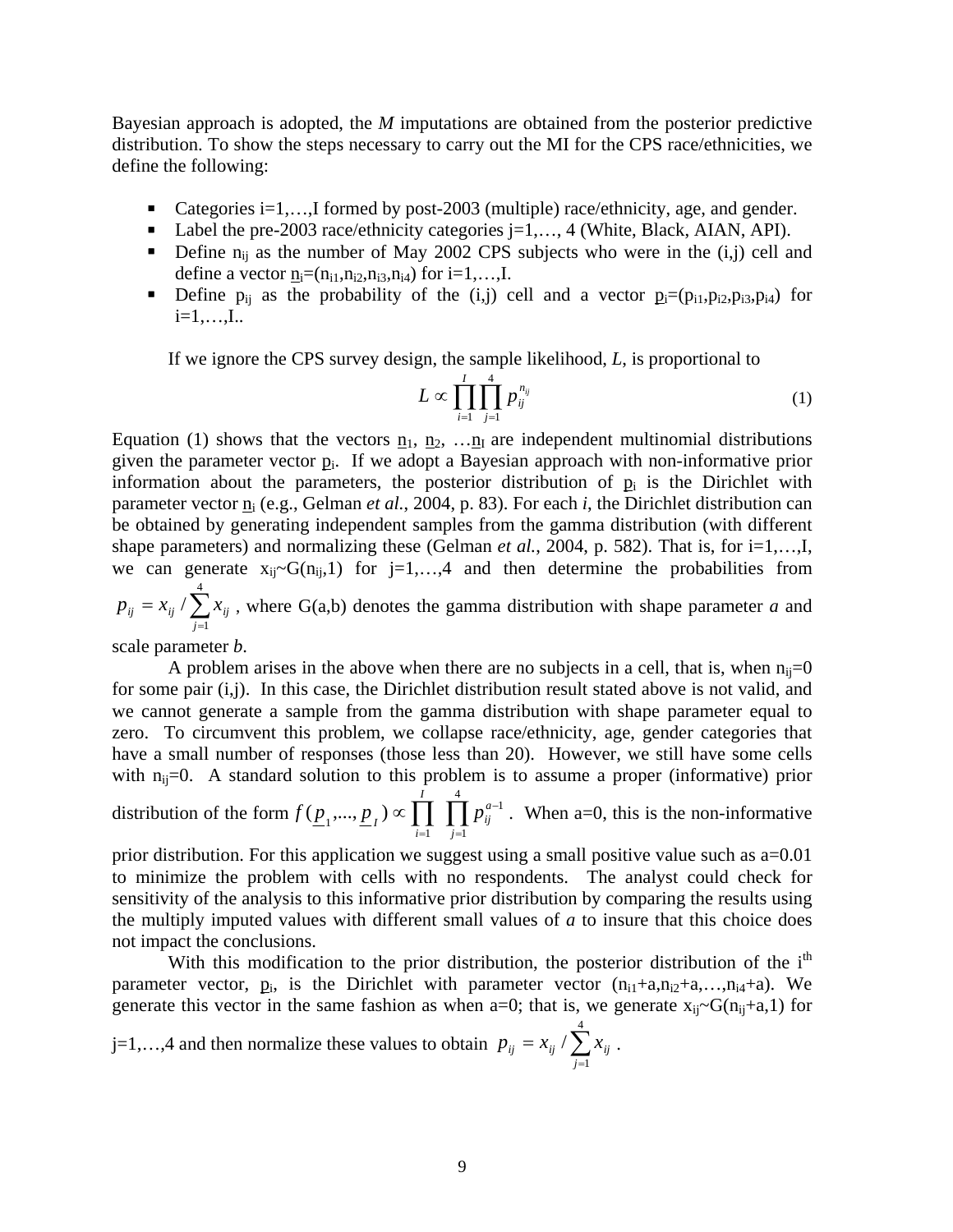In summary, each of the *M* sets of imputations can be created as follows;

- 1. For each i=1,...,I, sample from the Dirichlet distribution and determine the vector  $p_i$ of cell probabilities
- 2. For each person with multiple race/ethnicity
	- a. Determine the appropriate cell  $i=1,...,I$  based on age, gender, and race/ethnicity and the associated probability vector  $p_i$  from step 1.
	- b. Draw one of the four primary race/ethnicities using the probabilities determined in 2a.

## 3.2. Using the May 2002 overlap sample to multiply impute race

Table 6 shows the cross classification of race responses from the CPS May 2002 supplement for the multiple race categories. For each of the "new" race categories that are provided with the public use dataset the number of people  $n_{ii}$ , who selected the possible responses under the "old" race classification system are shown in the table. The table includes two age categories (15-44, 45+) and two gender categories. The table shows I=23 distinct categories.

Table 6. Total number of multiple race responses for the CPS May 2002 supplemental sample by age and sex for non-Hispanics

|                | Cat New race           | age   | sex    | White          | <b>Black</b>     | <b>AIAN</b>    | <b>API</b>       | Total          |
|----------------|------------------------|-------|--------|----------------|------------------|----------------|------------------|----------------|
| $\mathbf{1}$   | White-Black            | 15-44 | All    | 58             | 38               | $\overline{2}$ | $\overline{2}$   | 100            |
| $\overline{2}$ | White-Black            | $45+$ | All    | 9              | 8                | $\overline{2}$ | $\overline{0}$   | 19             |
| 3              | White-Asian            | 15-44 | All    | 71             | $\boldsymbol{0}$ | $\overline{0}$ | 70               | 141            |
| 4              | White-Asian            | $45+$ | All    | 10             | $\boldsymbol{0}$ | $\overline{0}$ | 15               | 25             |
| 5              | White-AIAN             | 15-44 | Female | 266            | $\mathbf{1}$     | 61             | $\mathbf{1}$     | 329            |
| 6              | White-AIAN             | $45+$ | Female | 229            | $\overline{2}$   | 35             | $\overline{0}$   | 266            |
| 7              | White-AIAN             | 15-44 | Male   | 255            | $\mathbf{1}$     | 57             | $\overline{2}$   | 315            |
| 8              | White-AIAN             | $45+$ | Male   | 201            | $\overline{2}$   | 20             | $\mathbf{1}$     | 224            |
| 9              | <b>Black-AIAN</b>      | 15-44 | All    | 8              | 62               | 1              | $\mathbf{1}$     | 72             |
| 10             | <b>Black-AIAN</b>      | $45+$ | All    | $\mathbf{1}$   | 54               | $\mathbf{1}$   | $\mathbf{1}$     | 57             |
| 11             | Asian-NHOPI            | 15-44 | All    | $\overline{2}$ | $\boldsymbol{0}$ | $\overline{0}$ | 36               | 38             |
| 12             | Asian-NHOPI            | $45+$ | All    | $\mathbf{1}$   | $\boldsymbol{0}$ | $\overline{0}$ | 27               | 28             |
| 13             | White-NHOPI            | All   | All    | 25             | $\boldsymbol{0}$ | $\overline{0}$ | 34               | 59             |
|                | 14 AIAN-Asian          | All   | All    | $\overline{0}$ | $\boldsymbol{0}$ | 3              | $\mathfrak{Z}$   | 6              |
| 15             | Black-Asian            | All   | All    | $\mathbf{1}$   | 5                | $\overline{0}$ | $\overline{3}$   | 9              |
|                | 16 Black-NHOPI         | All   | All    | $\overline{0}$ | 6                | $\overline{0}$ | $\overline{3}$   | 9              |
| 17             | White-Asian-NHOPI      | All   | All    | 10             | $\boldsymbol{0}$ | $\overline{0}$ | 29               | 39             |
| 18             | White-AIAN-Asian       | All   | All    | 9              | $\overline{0}$   | $\mathbf{1}$   | $\overline{2}$   | 12             |
| 19             | White-Black-AIAN       | 15-44 | All    | 13             | 18               | $\mathbf{1}$   | $\boldsymbol{0}$ | 32             |
| 20             | White-Black-AIAN       | $45+$ | All    | 9              | 10               | $\mathbf{1}$   | $\overline{0}$   | 20             |
| 21             | White-Black-AIAN-Asian | All   | All    | $\overline{0}$ | $\sqrt{2}$       | $\overline{0}$ | $\boldsymbol{0}$ | $\overline{2}$ |
| 22             | 2 or 3 Races           | All   | All    | $\overline{4}$ | $\mathbf{1}$     | $\mathbf{1}$   | $\overline{4}$   | 10             |
|                | 23 4 or 5 Races        | All   | All    | $\mathbf{1}$   | $\boldsymbol{0}$ | $\overline{0}$ | $\overline{4}$   | 5              |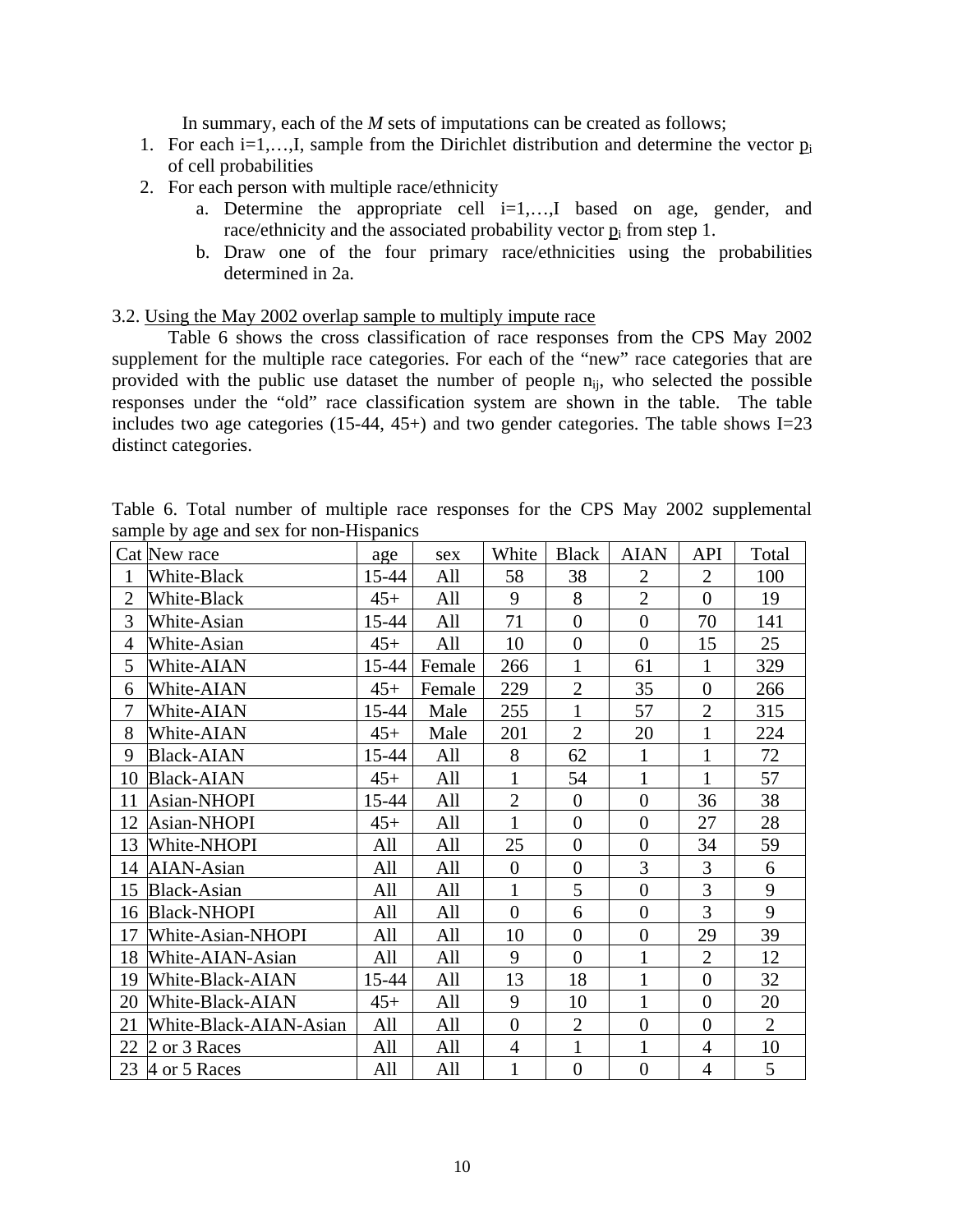We collapsed over gender and age in table 6 if there were not sufficient row totals. The goal of the collapsing process was to obtain more accurate row entries and to eliminate zero cell entries by using only categories with at least 20 total respondents. Clearly, this was not possible for the race/ethnicity groups that had fewer than 20 total respondents. Even with the collapsing, some rows have a small number of respondents.

A single category in the CPS May 2002 had no responses (NH White-Black-Asian). However, in future TUS-CPS surveys we may obtain respondents who identify with this class. Since this is a three race classification, we suggest grouping with the "2 or 3 races" category in table 6 for imputation purposes.

Inspection of the cross-tabulations suggests that age is a more important determinant of the CPS pre-2003 race response than gender. Thus, we collapsed cells in these tables over gender before (possibly) collapsing over age.

Other researchers may want to use the methodology developed here to carry out TUS-CPS analyses. To assist the interested user, in Appendix 2 we provide generic SAS code to carry out the MI process.

We ignored the survey design in the MI process, but we assume that the survey design would be incorporate in any analysis which used the MI race/ethnicities. In particular, the MI race/ethnicity values can be used in SUDAAN (Research Triangle Institute, 2004), which incorporates the design of the Current Population Survey in the analysis through replicate weights. $<sup>1</sup>$  $<sup>1</sup>$  $<sup>1</sup>$ </sup>

Without the assumption made in table 5, we would have imputed pre-2003 responses for *all* post-2003 respondents – not just the multiple race responders. The method given above could have been applied to the single race responders, but the sample code (and data input) given in the Appendix would have to be modified to implement this change. However, since table 4 shows an agreement percentage over 96% in the single race/ethnicity categories, the vast majority of the imputations made for single race/ethnicity categories would satisfy the assumptions of table 5. This was one reason that we chose not to impute these categories. But the most important reason was that we believed the agreement percentage would have been even higher than 96% if proxy responses were eliminated.

## 3.3. Multiple imputation for multiple race responders in the TUS-CPS 2003 sample

The process described above was used to carry out MI of the pre-2003 race for the TUS-CPS surveys conducted in February, June and November of 2003. There were 330,234 respondents in the 2003 TUS-CPS, and, of those, 4,488 (1.4%) listed more than one race. We implemented the MI to these 4,488 TUS-CPS respondents using the categories and cell counts shown in Table 6. Also, we used M=5, which is the most common choice in multiple imputation, so there were  $22,440 (=5 \times 4,448)$  multiply imputed races.

In table 7, we show the MI results aggregated over all individuals in the race, gender and age cells and also aggregated over the M=5 imputations. The total number of TUS-CPS 2003 respondents in each of the categories is the total in Table 7 divided by 5. For example, there were 331 (=1655/5) TUS-CPS 2003 respondents in category 1 (new race = white/black,

l

<span id="page-10-0"></span><sup>&</sup>lt;sup>1</sup> The TUS-CPS replicate weights are not contained in the public use file but can be obtained from the National Cancer Institute upon request.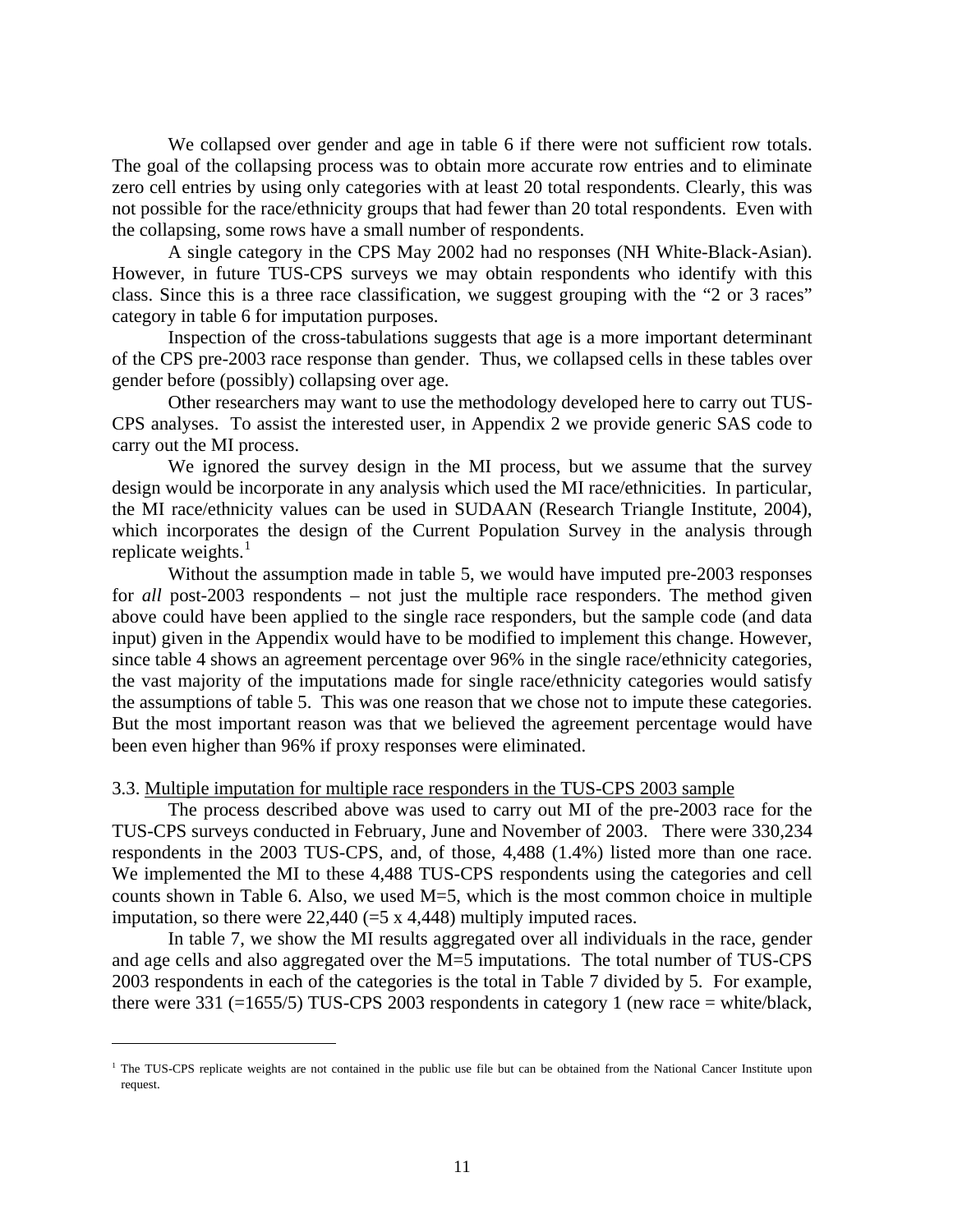both genders, and age  $= 15-44$ ). In table 7, we also show the p-value of the standard chisquare hypothesis test, which tests the homogeneity of the simulated values to those shown in table  $6<sup>2</sup>$  $6<sup>2</sup>$  $6<sup>2</sup>$  None of the p-values are statistically significant at the 0.05 significance level.

The use of a proper prior distribution with  $a > 0$  allows the possibility of a value to be imputed in a cell (in table 6) that had no respondents in the overlap sample (table 7). However, comparison of tables 6 and 7 shows that this did not occur in the TUS-CPS 2003 multiple imputations of race.

| Table 7. Multiply imputed race responses for the TUS-CPS 2003 sample: total number of     |
|-------------------------------------------------------------------------------------------|
| respondents by age and sex for non-Hispanics and test of homogeneity with the frequencies |
| of the same category from table 6                                                         |

|                | Cat New race/ethnicity | age   | sex    | White          | <b>Black</b>     | <b>AIAN</b>      | API              | Total  | p-value |
|----------------|------------------------|-------|--------|----------------|------------------|------------------|------------------|--------|---------|
| 1              | White-Black            | 15-44 | All    | 892            | 717              | 27               | 19               | 1,655  | 0.67    |
| $\mathbf{2}$   | White-Black            | $45+$ | All    | 234            | 151              | 45               | $\overline{0}$   | 430    | 0.81    |
| 3              | White-Asian            | 15-44 | All    | 825            | $\theta$         | $\mathbf{0}$     | 870              | 1,695  | 0.70    |
| $\overline{4}$ | White-Asian            | $45+$ | All    | 182            | $\boldsymbol{0}$ | $\overline{0}$   | 253              | 435    | 0.86    |
| 5              | White-AIAN             | 15-44 | Female | 2,756          | 6                | 688              | 5                | 3,455  | 0.78    |
| 6              | White-AIAN             | $45+$ | Female | 2,746          | 22               | 387              | $\overline{0}$   | 3,155  | 0.91    |
| $\tau$         | White-AIAN             | 15-44 | Male   | 2,697          | 15               | 729              | 24               | 3,465  | 0.64    |
| 8              | White-AIAN             | $45+$ | Male   | 2,349          | 49               | 283              | 9                | 2,690  | 0.63    |
| 9              | <b>Black-AIAN</b>      | 15-44 | All    | 87             | 545              | 12               | 21               | 665    | 0.78    |
| 10             | <b>Black-AIAN</b>      | $45+$ | All    | 6              | 566              | 12               | 11               | 595    | 0.96    |
| 11             | Asian-NHOPI            | 15-44 | All    | 50             | $\overline{0}$   | $\boldsymbol{0}$ | 575              | 625    | 0.54    |
| 12             | Asian-NHOPI            | $45+$ | All    | 23             | $\overline{0}$   | $\mathbf{0}$     | 407              | 430    | 0.68    |
| 13             | White-NHOPI            | All   | All    | 460            | $\overline{0}$   | $\mathbf{0}$     | 615              | 1,075  | 0.95    |
| 14             | AIAN-Asian             | All   | All    | $\overline{0}$ | $\boldsymbol{0}$ | 23               | 17               | 40     | 0.73    |
| 15             | Black-Asian            | All   | All    | 20             | 91               | $\theta$         | 84               | 195    | 0.84    |
| 16             | <b>Black-NHOPI</b>     | All   | All    | $\overline{0}$ | 22               | $\overline{0}$   | 18               | 40     | 0.52    |
| 17             | White-Asian-NHOPI      | All   | All    | 22             | $\overline{0}$   | $\boldsymbol{0}$ | 53               | 75     | 0.68    |
| 18             | White-AIAN-Asian       | All   | All    | 26             | $\overline{0}$   | $\mathbf{1}$     | 8                | 35     | 0.67    |
| 19             | White-Black-AIAN       | 15-44 | All    | 178            | 165              | 17               | $\overline{0}$   | 360    | 0.52    |
| 20             | White-Black-AIAN       | $45+$ | All    | 118            | 100              | $\overline{7}$   | $\boldsymbol{0}$ | 225    | 0.77    |
|                | White-Black-AIAN-      |       |        |                |                  |                  |                  |        |         |
| 21             | Asian                  | All   | All    | $\overline{0}$ | 10               | $\overline{0}$   | $\overline{0}$   | 10     | $NA^*$  |
| 22             | 2 or 3 Races           | All   | All    | 367            | 106              | 130              | 397              | 1,000  | 0.99    |
| 23             | 4 or 5 Races           | All   | All    | 27             | $\overline{0}$   | $\mathbf{0}$     | 63               | 90     | 0.63    |
|                | <b>Total</b>           | All   | All    | 14,065         | 2565             | 2361             | 3449             | 22,440 |         |

\* Chi-square test not applicable since all responses are in a single category.

l

<span id="page-11-0"></span><sup>&</sup>lt;sup>2</sup> The assumptions of the chi-square test are not satisfied since the multiply imputed races are generated from five independent Dirichlet distributions – not the multinomial distribution. However, the test is asymptotically valid as the Dirichlet converges to the multinomial as the sample size goes to infinity.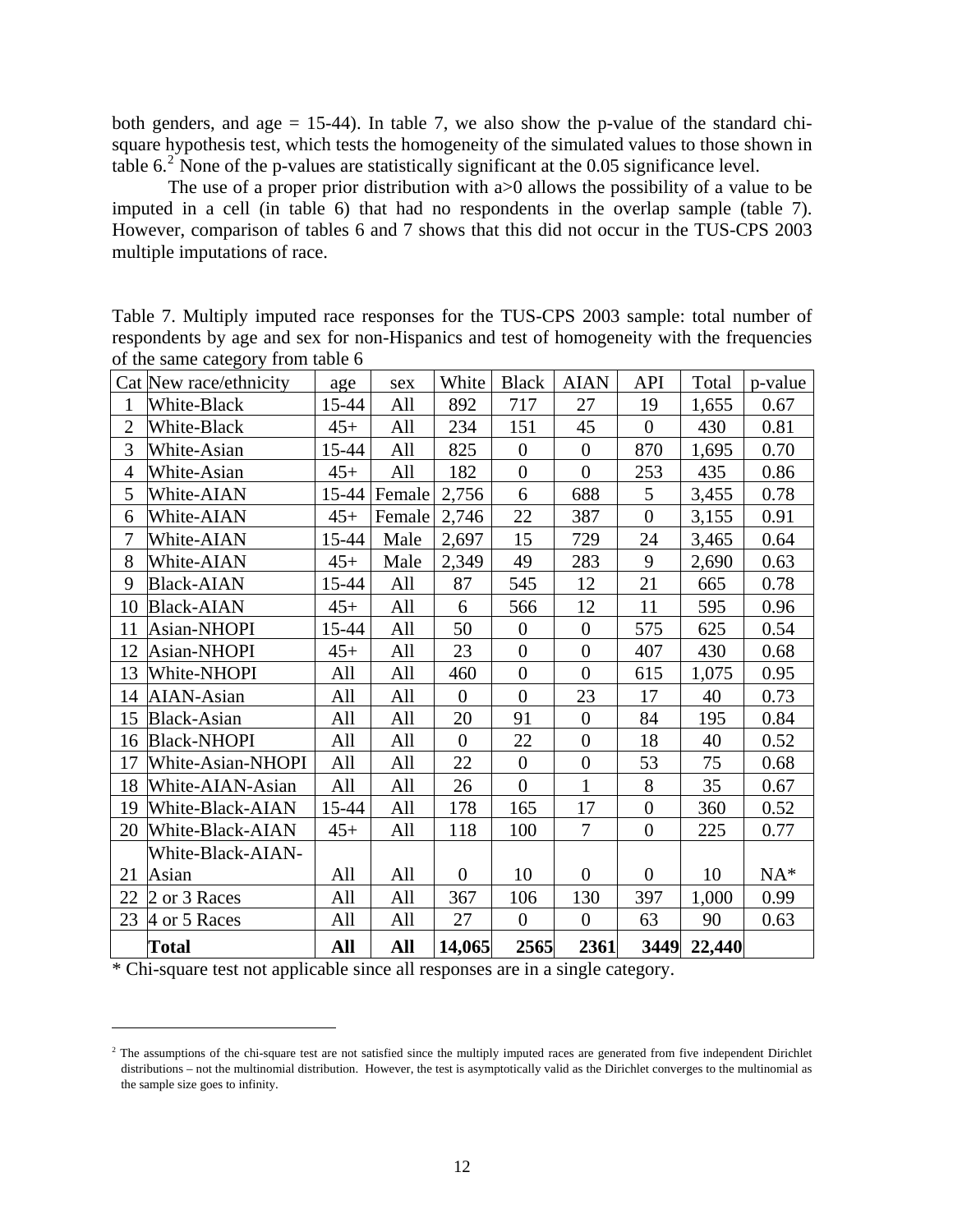## **4. Stability over time of the TUS-CPS responses**

The results of this paper are based on the data obtained from the CPS May 2002 Supplement. If the nature of the responses changes over time, it could impact the validity of the method proposed here. Thus, we used responses from CPS supplements to check the stability over time of the race/ethnicity response frequencies. In particular, we use results obtained from the February 2002 Tobacco Use Supplement (TUS) and the February 2003 Tobacco Use Special Cessation Supplement (TUSCS). Since the time period from the May 2002 CPS supplement and the February 2003 TUSCS is less than one year, one would not expect a large change in the race/ethnicity response patterns.

A unique feature of the CPS is its panel design where each household in the sample is surveyed for four consecutive months and then for four more consecutive months nine months later (see, Current Population Survey, 2002). Due to this sampling strategy persons who were in their  $1<sup>st</sup>$ ,  $2<sup>nd</sup>$ , or  $3<sup>rd</sup>$  month in sample in February 2002 when the TUS data was collected were potentially also in the February 2003 sample for panel months #5, 6 and 7 when the TUSCS-CPS was fielded. We refer to those who responded to both the February 2002 TUS and the February 2003 TUSCS as the overlap sample. The overlap sample respondents answered the new race/ethnicity questions in February 2003 and the old race/ethnicity questions in February 2002. We have restricted attention to the 68,954 February 2003 survey respondents who were age 15 and older -- due to our interest in smoking outcomes. Of these,  $22,598$  (=32.8%) were in the overlap sample; that is, they also responded to the February 2002 TUS. This is slightly below the  $37.5\%$  (=3/8) that would be achieved if all in the three eligible (of the eight total) panels from February 2002 TUS-CPS also participated in the February 2003 TUSCS-CPS.

Tables 8a and 8b compares the number and percentage of respondents in the February 2003 overlap sample with the May 2002 supplement sample based on their ethnicity categorization (Hispanic or not) and on whether they responded with a single or multiple race. Table 8a shows the values unweighted while table 8b shows the weighted values. One would not expect the weighted percentages to change much in this short time span and that is the case -- as the largest weighted percentage difference is only 0.4% (for single race Hispanics).

| ethnicity    | Single/multiple race? | Feb 2003 overlap   | May 2002             |
|--------------|-----------------------|--------------------|----------------------|
| Hispanic     | Single                | 1.741<br>$(7.7\%)$ | 10,177<br>$(9.2\%)$  |
| Hispanic     | Multiple              | $(0.1\%)$<br>30    | $(0.3\%)$<br>313     |
| Non-Hispanic | Single                | 20,576<br>(91.1%)  | $(88.9\%)$<br>98,860 |
| Non-Hispanic | Multiple              | 249<br>$(1.1\%)$   | 1,825<br>$1.6\%$ )   |
| Total        | All                   | 22,598 (100.0%)    | $.00.0\%$ )          |

Table 8a. Race ethnicity responses of May 2002 and February 2003 overlap unweighted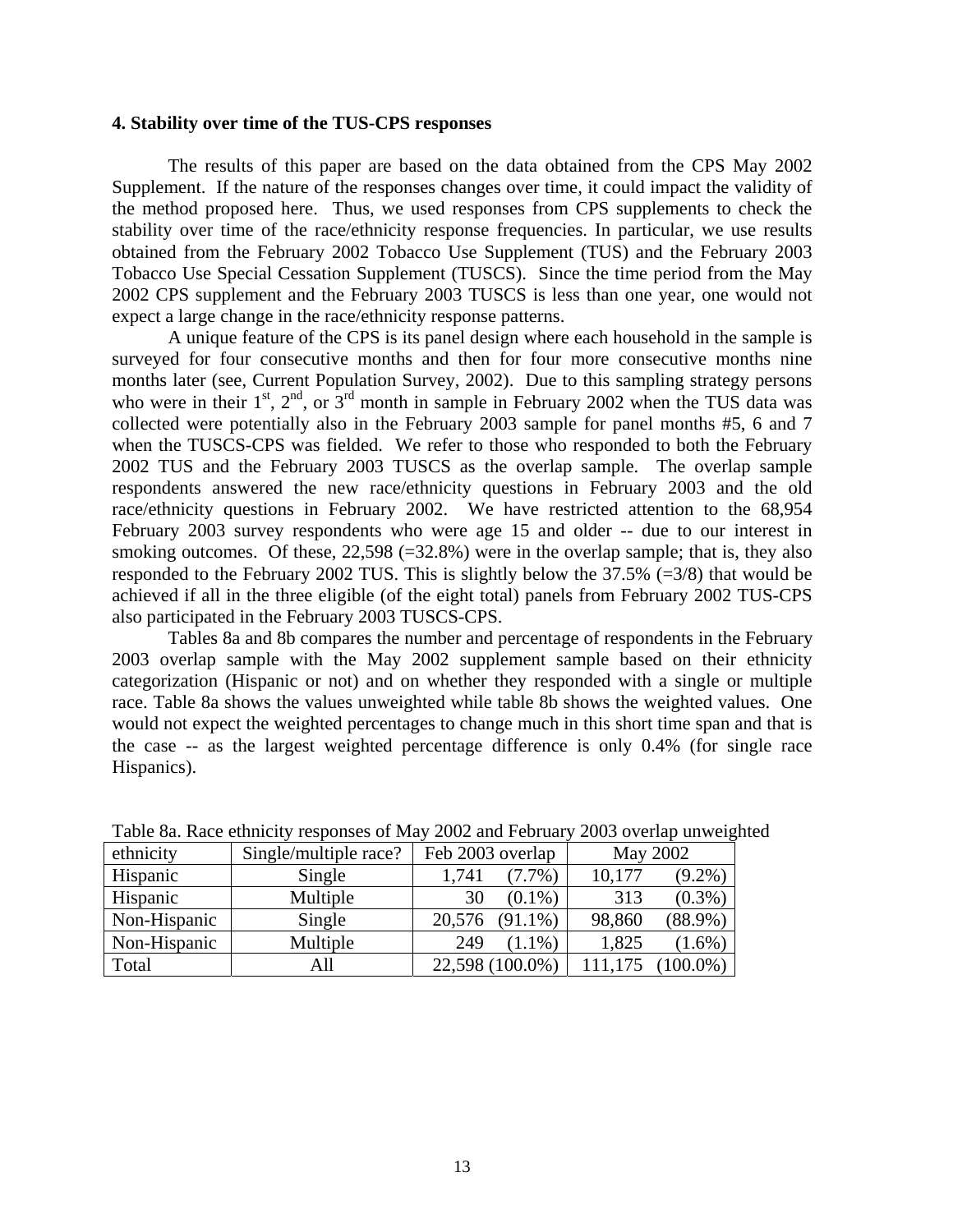|              | Single/multiple race? | Feb 2003 overlap |            | May 2002    |            |
|--------------|-----------------------|------------------|------------|-------------|------------|
| Hispanic     | Single                | 27,335,760       | $(12.2\%)$ | 25,999,023  | 11.8%)     |
| Hispanic     | Multiple              | 476,392          | $(0.2\%)$  | 484,397     | $(0.2\%)$  |
| Non-Hispanic | Single                | 193,978,598      | $(86.6\%)$ | 192,218,084 | $(86.9\%)$ |
| Non-Hispanic | Multiple              | 2,297,890        | $(1.0\%)$  | 2,498,931   | $(1.1\%)$  |
| Total        | All                   | 224,088,640      | $100.0\%$  | 221,200,435 | $100.0\%)$ |

Table 8b. Race ethnicity responses of May 2002 and February 2003 overlap weighted

Now, we do further comparisons on the multiple race respondents. Since there were only 30 Hispanic multiple race respondents in the overlap sample (table 8a), we restrict the comparisons to the non-Hispanics where we compare the 249 February 2003 overlap respondents with the 1,825 May 2002 supplement respondents.

First, we compare the total number of responses in the 23 categories used in tables 6 and 7 for non-Hispanics in table 9. The May 2002 column coincides with the total column of table 6 (with the addition of the 8 respondents who were classified as non-Hispanic using the new questions and Hispanic using the old questions) while the February 2003 overlap column shows the total number of respondents from the overlap sample. For example, there were 8 respondents in the overlap who reported their race as "white-black" and were in the age range 15-44. The last column of the table shows the ratio of the number of respondents in the overlap to the total number of respondents in the row (May 2002 and Feb. 2003 overlap). For example, there were 1817 non-Hispanic) multiple race respondents in the May 2002 sample and 249 (non-Hispanic) multiple race respondents in the February 2003 overlap sample. The table shows that  $12.0\%$  (=249/(249+1817) of the respondents were in the overlap sample. If there is stability in responses over time, one would expect a roughly constant ratio for all the categories. Of course, when the sample size is small in both categories, the ratio estimate has a large variance and significant deviations from 12% could be expected. Two categories with large differences from 12% (and substantial sample sizes) are the following:

- Large decrease in the use of cat 17 "white-Asian-NHOPI" with 39 in the May 2002 and none in the overlap sample for a ratio of 0%.
- Large increase in the use of cat  $22$  "2 or 3 races" with 10 in the May 2002 and 15 in the overlap sample for a ratio of 60%

For any category in table 9 with at least 60 responses for both surveys combined, we performed a Pearson chi-square test of the homogeneity of the response patterns using the old single-response category system. There were four possible responses (white, black, AIAN, or API) so the chi-square test had 3 degrees of freedom (or fewer if some of the cells had no observations). The chi-square statistics and p-values of these tests are shown in Table 10 (raw data that the tests are based upon are not shown here). Table 10 shows that 9 categories met the sample size threshold, and none of these tests indicate significant changes in the response patterns within categories.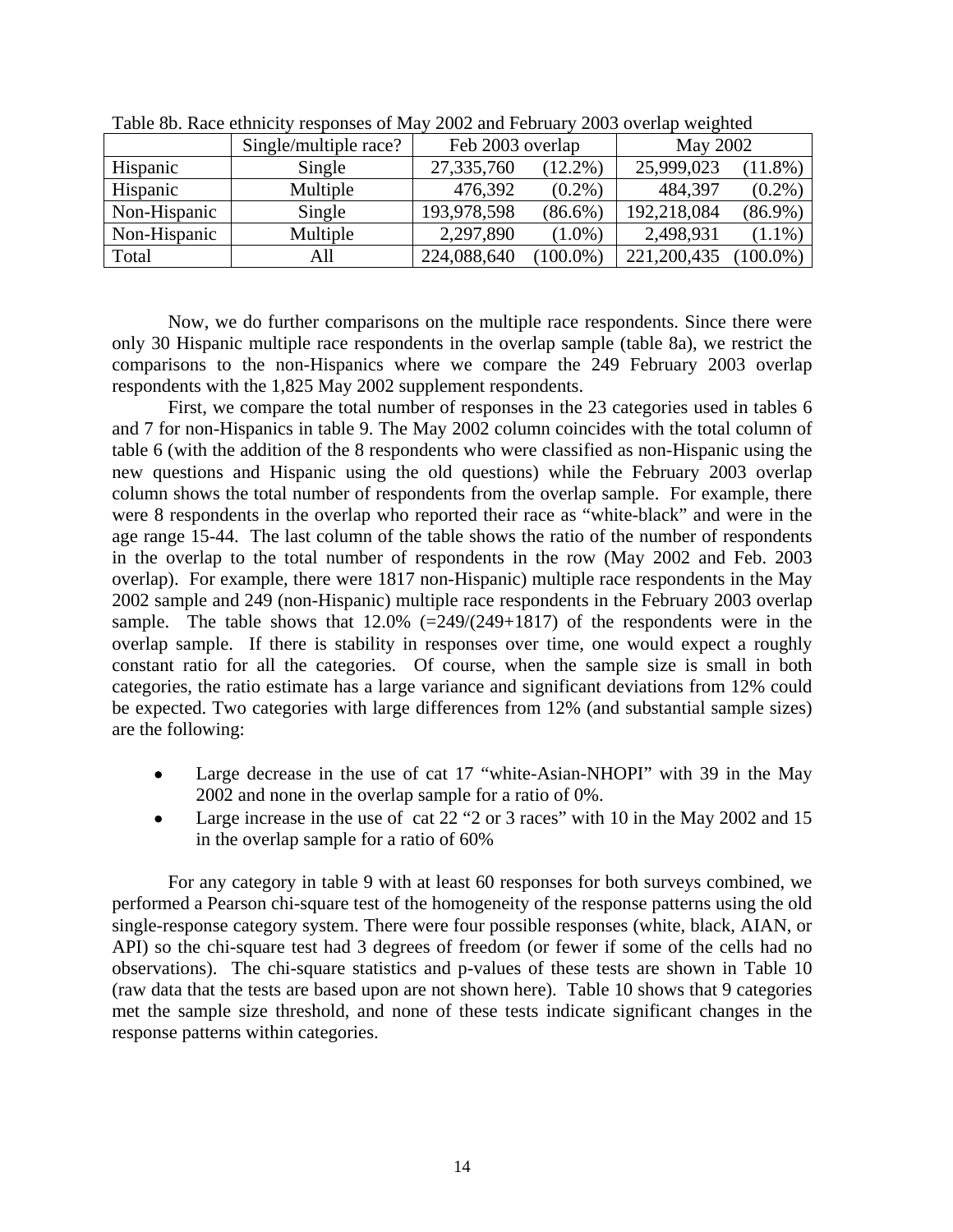|                        |                                                                      |                                         | May                             | Feb 2003                       | Ratio of Feb 2003            |
|------------------------|----------------------------------------------------------------------|-----------------------------------------|---------------------------------|--------------------------------|------------------------------|
|                        |                                                                      |                                         |                                 |                                | overlap to total<br>7.3%     |
|                        |                                                                      |                                         |                                 |                                |                              |
|                        |                                                                      |                                         |                                 |                                | 23.1%                        |
|                        |                                                                      |                                         |                                 |                                | 7.8%                         |
|                        |                                                                      |                                         |                                 |                                | 10.7%                        |
| White-AIAN             | 15-44                                                                | Female                                  | 329                             | 38                             | 10.4%                        |
| White-AIAN             | $45+$                                                                | Female                                  | 266                             | 48                             | 15.2%                        |
| White-AIAN             | 15-44                                                                | Male                                    | 315                             | 20                             | 5.9%                         |
| White-AIAN             | $45+$                                                                | Male                                    | 224                             | 38                             | 14.4%                        |
| <b>Black-AIAN</b>      | 15-44                                                                | All                                     | 72                              | 10                             | 12.0%                        |
| <b>Black-AIAN</b>      | $45+$                                                                | All                                     | 57                              | 9                              | 13.6%                        |
| Asian-NHOPI            | 15-44                                                                | All                                     | 38                              | 8                              | 17.4%                        |
| Asian-NHOPI            | $45+$                                                                | All                                     | 28                              | $\overline{4}$                 | 12.5%                        |
| White-NHOPI            | All                                                                  | All                                     | 59                              | 18                             | 23.4%                        |
| <b>AIAN-Asian</b>      | All                                                                  | All                                     | 6                               | 0                              | 0.0%                         |
| Black-Asian            | All                                                                  | All                                     | 9                               | $\overline{2}$                 | 18.2%                        |
| <b>Black-NHOPI</b>     | All                                                                  | All                                     | 9                               | 0                              | 0.0%                         |
| White-Asian-NHOPI      | All                                                                  | All                                     | 39                              | $\pmb{0}$                      | 0.0%                         |
| White-AIAN-Asian       | All                                                                  | All                                     | 12                              | 1                              | 7.7%                         |
| White-Black-AIAN       | 15-44                                                                | All                                     | 32                              | 5                              | 13.5%                        |
| White-Black-AIAN       | $45+$                                                                | All                                     | 20                              | 3                              | 13.0%                        |
| White-Black-AIAN-Asian | All                                                                  | All                                     | $\overline{2}$                  | $\mathbf{1}$                   | 33.3%                        |
| 2 or 3 Races           | All                                                                  | All                                     | 10                              | 15                             | 60.0%                        |
| 4 or 5 Races           | All                                                                  | All                                     | 5                               | $\mathbf 0$                    | 0.0%                         |
| Total                  | All                                                                  | All                                     | 1817                            | 249                            | 12.0%                        |
|                        | New race<br>White-Black<br>White-Black<br>White-Asian<br>White-Asian | age<br>15-44<br>$45+$<br>15-44<br>$45+$ | sex<br>All<br>All<br>All<br>All | 2002<br>100<br>19<br>141<br>25 | overlap<br>8<br>6<br>12<br>3 |

Table 9. Total responses by category for the May 2002 and February 2003 overlap samples

Table 10. Chi-square tests of homogeneity of responses within categories for the May 2002 and February 2003 overlap samples

| Cat    | New race          | age   | sex    | p-value | chi-square | Total sample size |
|--------|-------------------|-------|--------|---------|------------|-------------------|
| 1      | White-Black       | 15-44 | All    | 0.88    | 0.7        | 108               |
| 3      | White-Asian       | 15-44 | All    | 0.28    | 1.2        | 153               |
| 5      | White-AIAN        | 15-44 | Female | 0.47    | 2.5        | 367               |
| 6      | White-AIAN        | $45+$ | Female | 0.83    | 0.4        | 314               |
| $\tau$ | White-AIAN        | 15-44 | Male   | 0.78    | 1.1        | 335               |
| 8      | White-AIAN        | $45+$ | Male   | 0.77    | 1.1        | 262               |
| 9      | <b>Black-AIAN</b> | 15-44 | All    | 0.66    | 1.6        | 82                |
| 10     | <b>Black-AIAN</b> | $45+$ | All    | 0.92    | 0.5        | 66                |
| 13     | White-NHOPI       | All   | All    | 0.79    | 0.1        | 77                |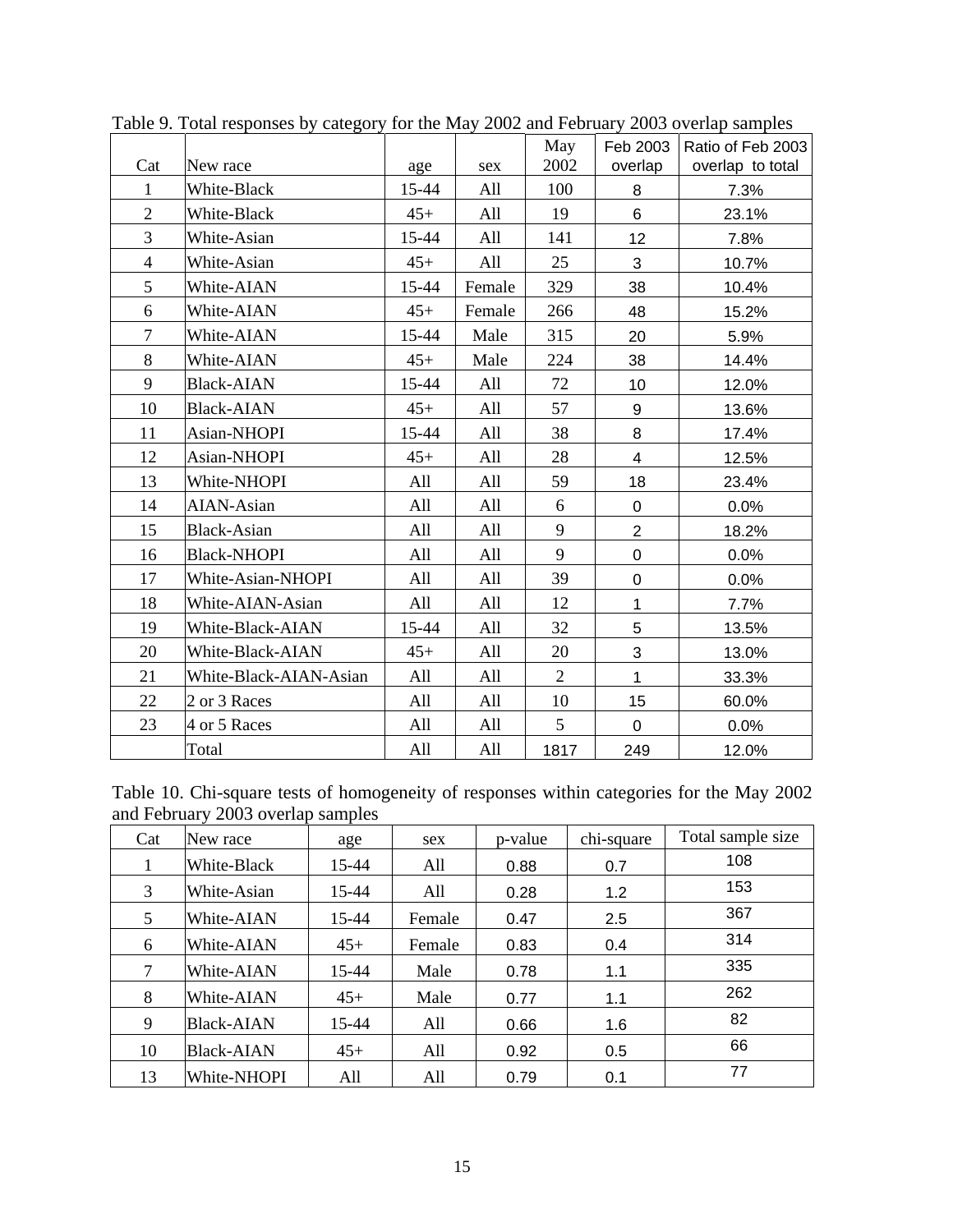## **5. Discussion**

We chose to implement only forward race bridging in this paper. This allows us to compare post-2003 TUS-CPS smoking estimates by race/ethnicity with those previously reported using pre-2003 data and definitions. Backward bridging could be implemented using the same methodology and would allow us to compare pre-2003 smoking estimates by race/ethnicity with those previously reported using post-2003 data and definitions.

The race bridging method is not necessary for certain TUS-CPS analyses. For example, those interested in smoking trends by gender at the National level do not need this method. However, the method is useful when trends over time are being examined for single race groups using both pre-2003 and post-2003 data. The method is particularly useful for racial groups whose respondents often report multiple races. This is the case for two races that are often underserved in health care: the American Indian or Alaska Native (AIAN) and the Native Hawaiian or Other Pacific Islander (NHOPI).

We implemented the race bridging methodology using multiple imputation (MI) of the CPS pre-2003 race/ethnicities. We chose to impute only the multiple race/ethnicities. This is an important assumption and slightly different results would be obtained if all pre-2003 race/ethnicities were imputed. We felt that this assumption was justified based on the high correlation of responses in the single race/ethnicity categories and also based on the assumption that the correlation would have been even higher if proxy responses were eliminated in the overlap sample.

There are a number of limitations in the race/bridging methodology. First, the race bridging method depends on the accuracy of the probabilities as estimated using the crosstabulation given in table 6. Some of the probabilities are inaccurately estimated due to small sample size. Thus, the imputation would have been improved if there had been a larger overlap sample.

Another limitation of the methodology is the dependence on the race/bridging results from the CPS survey conducted in May 2002. Since the race-ethnicity composition of the United States is changing rapidly, the relationship between the post-2003 and the pre-2003 race/ethnicities as described in table 6 will eventually become inaccurate.

A third limitation was the lack of information available to develop accurate predictions of the pre-2003 race/ethnicity given the post-2003 race/ethnicity. We could not directly utilize the May 2002 CPS supplement information -- due to confidentiality considerations especially concerning geographical identification of respondents. Thus, we did not use logistic regression models to estimate probabilities using an adaptation of NCHS's logistic regression race bridging method. Based on NCHS analysis, in addition to age, gender, and Hispanic origin the race responses should vary by geographic factors. Use of additional geographic information would have improved the accuracy of the race/ethnicity multiple imputation process.

Even with the limitations cited above, we feel that the race bridging methodology presented here will be useful in the documentation of smoking trends for racial groups using TUS-CPS.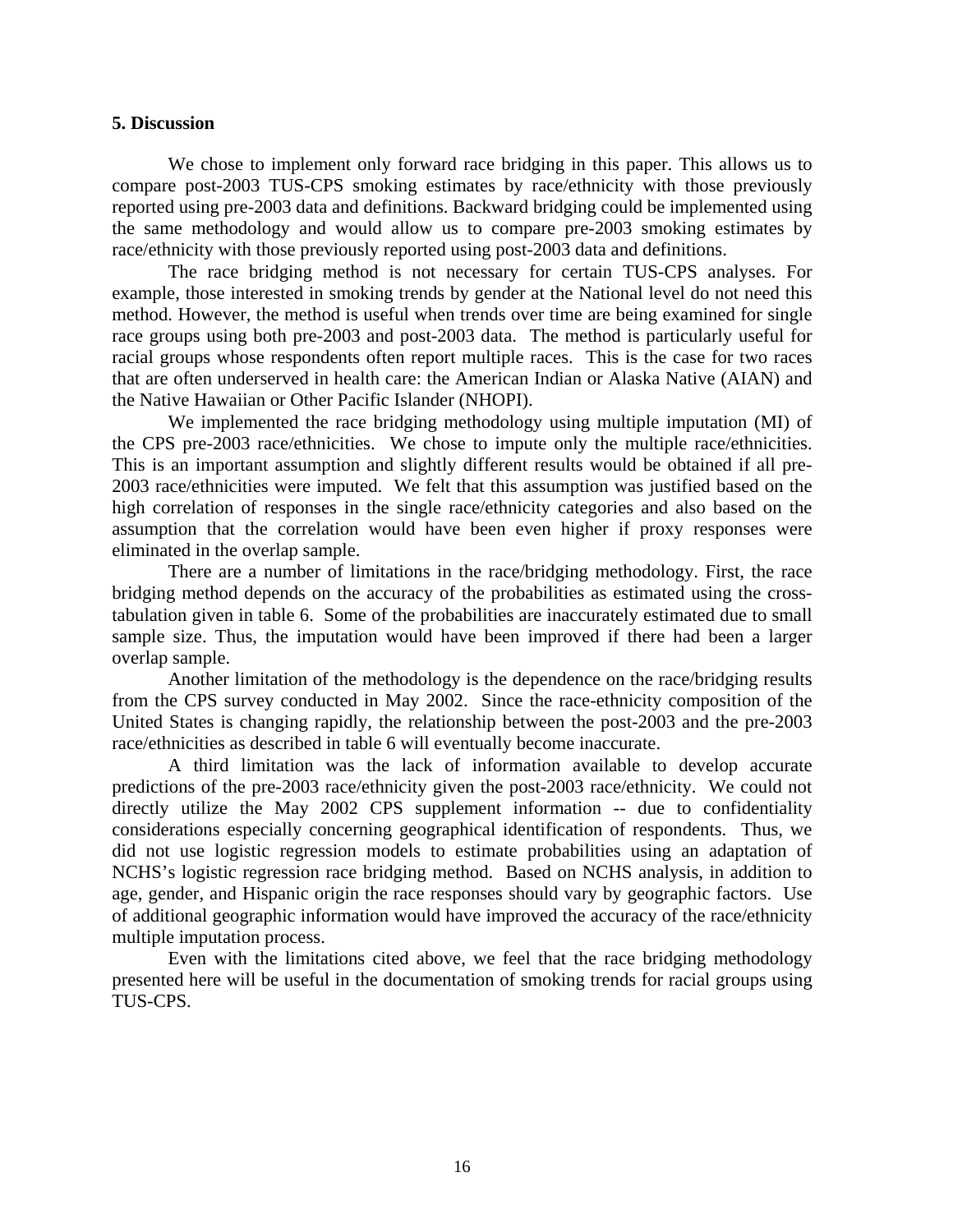#### **Acknowledgement**

 The authors wish to thank Dr. Nathaniel Schenker and Dr. Jennifer Parker of the National Center for Health Statistics, Dr. Ram Tiwari of the National Cancer Institute, and Joe Zou of IMS for comments, which have significantly improved the manuscript. Also, we wish to thank Greg Weyland of the U. S. Census Bureau for providing the CPS May 2002 overlap cross tabulations for race/ethnicity that formed the basis of our approach to race bridging.

## **6. References**

- Bowles M, Ilg RE, Miller S, Robison E, Polivka A. Revisions to the Current Population Survey effective in January 2003. *Employment and Earnings*, January 2003.
- Current Population Survey "Design and Methodology. Technical Paper 63RV, May 2002, U.S. Department of Labor, Bureau of Labor Statistics.
- Gelman A, Carlin JB, Stern HS, and Rubin DB. *Bayesian Data Analysis* (2<sup>nd</sup> ed.). Chapman & Hall/CRC, Boca Raton, 2004.
- Ingram DD, Parker JD, Schenker N, Weed JA, Hamilton B, Arias E, Madans JH. United States Census 2000 population with bridged race categories. *Vital Health Stat* 2003; 135:1-63.
- Office of Management and Budget. Revisions to the standards for the classification of Federal data on race and ethnicity. *Federal Register* 62FR58781-58790, 1997.
- Parker JD, Schenker N, Ingram DD, Weed JA, Heck KE, Madans JH. Bridging between two standards for collecting information on race and ethnicity: an application to Census 2000 and vital rates. *Public Health Reports* 2004; 119: 192-205.
- Research Triangle Institute. SUDAAN Example Manual, Release 9.0. Research Triangle Park, NC; Research Triangle Institute, 2004.
- Rubin DB. *Multiple imputation for nonresponse in Surveys*. John Wiley, New York, 1987.
- Schenker N and Parker JD. From single-race reporting to multiple-race reporting: using imputation methods to bridge the transition. *Stat in Medicine* 2003; 22: 1571-1587.
- Schenker N. Bridging across changes in classification systems. In *Applied Bayesian Modeling and Causal Inference from Incomplete-Data Perspectives.* A. Gelman and X-L. Meng (eds). John Wiley & Sons, New York, 2004: pp 117-128.
- Tucker C, Miller S, Parker J. Comparing census race data under the old and new standards. Chapter 19 in *The New Race Question: How the Census counts multiracial individuals.* J. Perlmann and M Waters (eds). Russell Sage Publications, 2002.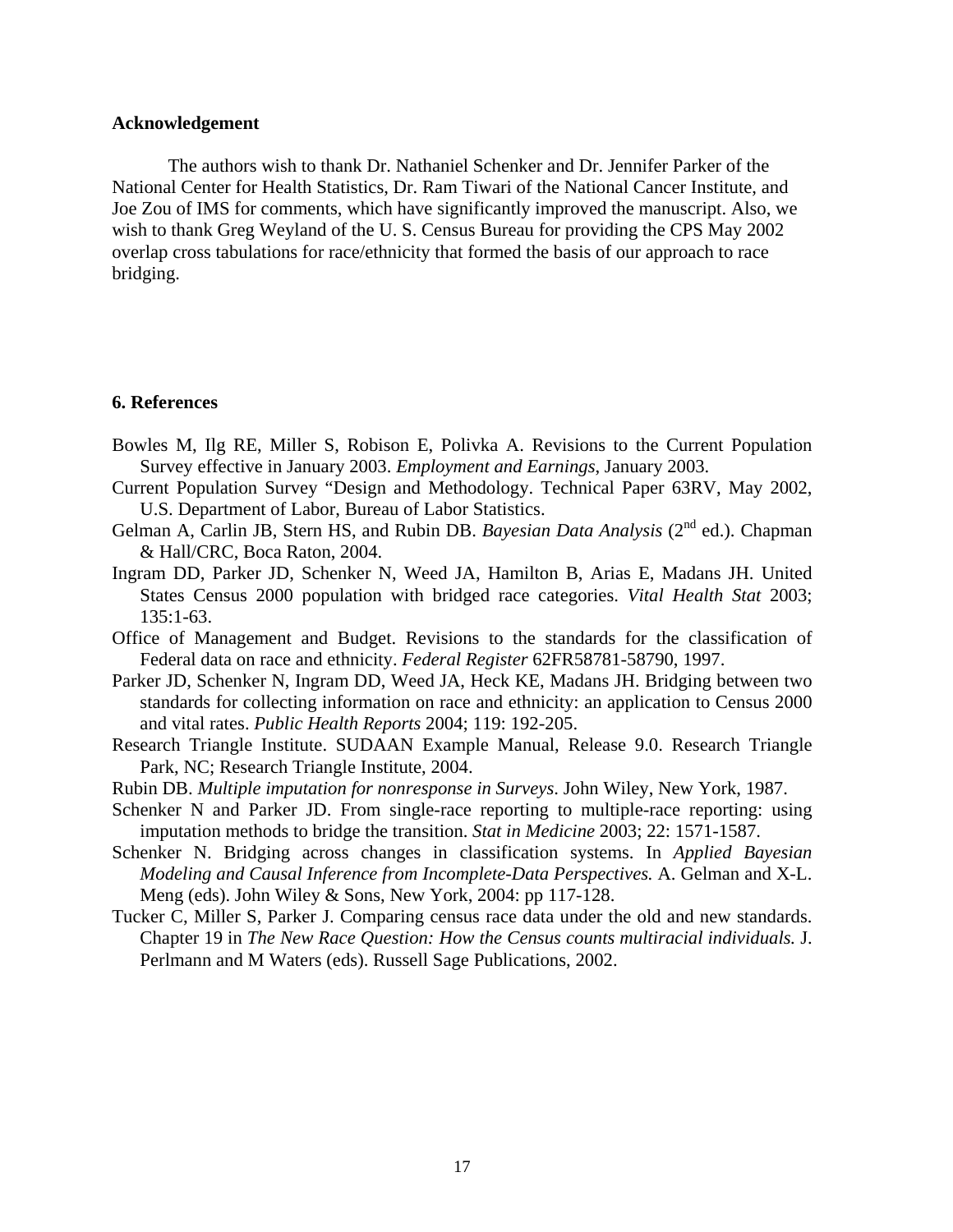# Appendix 1: Old and New CPS Race/Ethnicity Questions

|                                              | Prior to January 2003                                  | Starting in January 2003                                            |  |  |
|----------------------------------------------|--------------------------------------------------------|---------------------------------------------------------------------|--|--|
| What is your race?                           |                                                        | Are you Spanish, Hispanic, or Latino?                               |  |  |
|                                              | Respondents are shown a flash card with the following: | Yes                                                                 |  |  |
| <b>RACE</b>                                  |                                                        | No                                                                  |  |  |
| 1. White                                     |                                                        |                                                                     |  |  |
| 2. Black                                     |                                                        |                                                                     |  |  |
| 3. American Indian, Eskimo, or Aleut         |                                                        |                                                                     |  |  |
| 4. Asian or Pacific Islander                 |                                                        |                                                                     |  |  |
|                                              | (Chinese, Filipino, Japanese, Asian Indian, Korean,    |                                                                     |  |  |
|                                              | Vietnamese, Laotian, Thai, Other Asian, Hawaiian,      |                                                                     |  |  |
| Samoan, other Pacific Islander)              |                                                        |                                                                     |  |  |
| What is your origin or descent? <sup>2</sup> |                                                        | Please choose one or more races that you<br>consider yourself to be |  |  |
|                                              | Respondents are shown a flash card with the following: | Respondents are shown a flash card with the<br>following:           |  |  |
| <b>ORIGIN OR DESCENT</b>                     |                                                        | <b>CHOOSE ONE OR MORE</b>                                           |  |  |
|                                              | 12 Mexican                                             |                                                                     |  |  |
| 01 German                                    | 14 Puerto Rican                                        | White                                                               |  |  |
| 02 Italian                                   | 15 Cuban                                               | <b>Black or African American</b>                                    |  |  |
| 03 Irish                                     | 16 Central or South American                           | American Indian or Alaska Native                                    |  |  |
| 04 French (Hispanic Countries)               |                                                        | Asian                                                               |  |  |
| 05 Polish                                    | 17 Other Hispanic                                      | Native Hawaiian or Other Pacific Islander                           |  |  |
| 06 Russian                                   | 20 Afro-American                                       |                                                                     |  |  |
| 07 English                                   | 26 Dutch                                               |                                                                     |  |  |
| 08 Scottish                                  | 27 Swedish                                             |                                                                     |  |  |
| 10 Mexican-American                          | 28 Hungarian                                           |                                                                     |  |  |
| 11 Chicano                                   | 30 Another group not listed                            |                                                                     |  |  |

Table A-1. Comparison of CPS questions on race and ethnicity<sup>1</sup>

The question wording is slightly different when the questions are asked during interviews by telephone.

2 Individuals whose answers were coded in categories 10 through 17 were classified as Hispanics.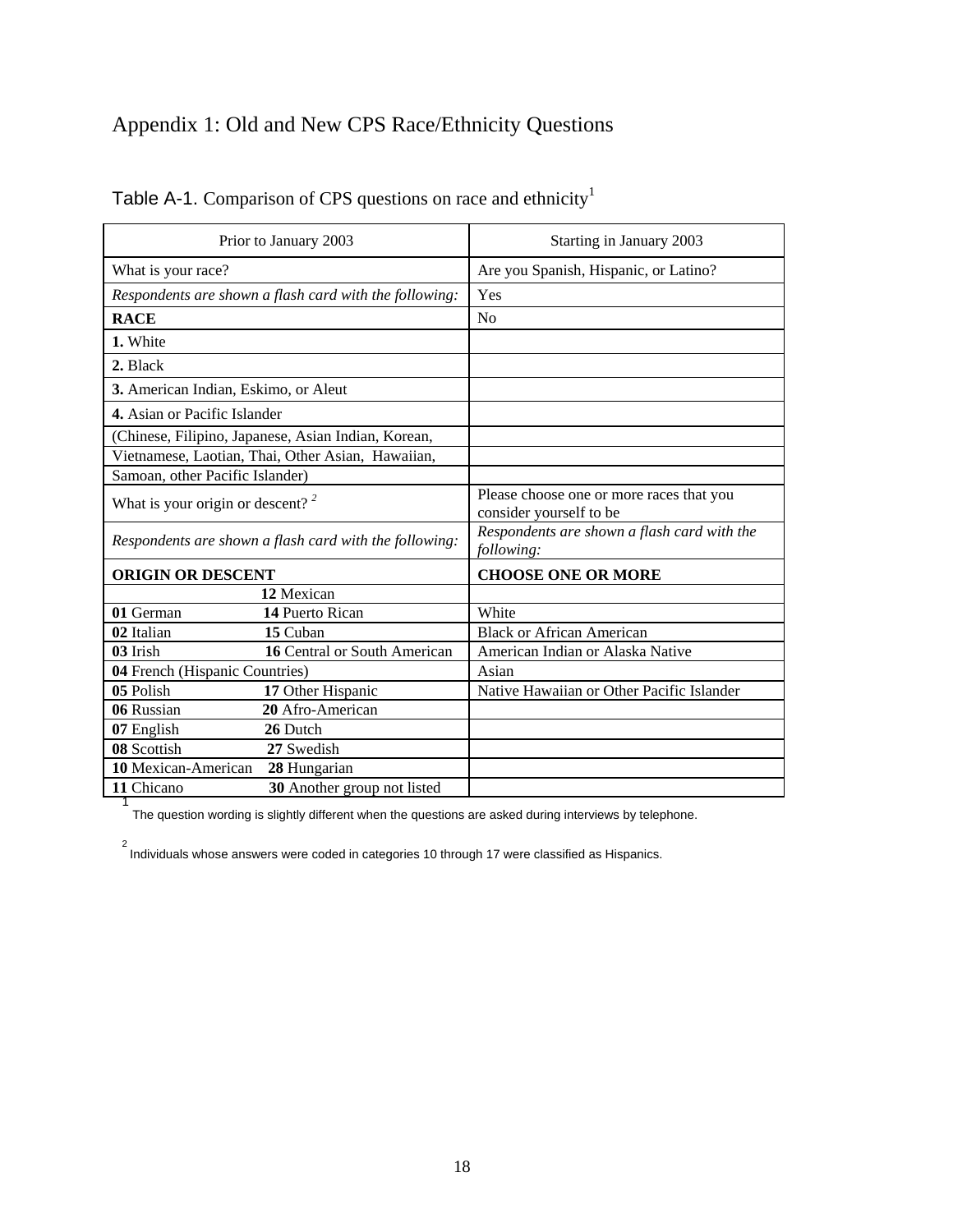## Appendix 2: Sample SAS code for merging probabilities with CPS data and generating five random race/ethnicity replicates

```
/* The following macro simulates a sample from the Dirichlet distribution with \frac{*}{}<br>/* parameter (X1+a,..,X4+a) for a=0.01. For each row of RaceCnts with race counts \frac{*}{}/* parameter (X1+a,..,X4+a) for a=0.01. For each row of RaceCnts with race counts \frac{\ast}{\ell}<br>/* X1-X4 for the four single race ethnicities, generates four gamma random variables \frac{\ast}{\ell}/* X1-X4 for the four single race ethnicities, generates four gamma random variables */ 
/* N1-N4 and normalizes them so that their sum is 1. Outputs four probabilities P1-P4.*/ 
%Macro GenProb(Seed,P1,P2,P3,P4); 
   Data RaceCnts; 
      Set RaceCnts; 
      A=.01; 
      N1=RanGam(&Seed,X1+A); 
      N2=RanGam(&Seed,X2+A); 
      N3=RanGam(&Seed,X3+A); 
      N4=RanGam(&Seed,X4+A); 
      Sum=N1+N2+N3+N4; 
     \&P1=N1/Sum;&P2=N2/Sum;&P3=NA/Sium;&P4=N4/Sum; Drop N1-N4 Sum A; 
%Mend; 
/* The following datastep reads the 2003 CPS main survey data file. Only variables */ 
/* needed for matching with the probabilities are listed here. The variables are as
y^* follows:<br>/y^*\frac{1}{\sqrt{2}} , the set of the set of the set of the set of the set of the set of the set of the set of the set of the set of the set of the set of the set of the set of the set of the set of the set of the set of the set 
/* PrtAge: Persons age as of the end of survey week<br>/* PESex: Sex (1=Male 2=Female)
         PESex: Sex (1=Male, 2=Female)
/* PRDTRace: Race
/* PEHSPNON: Hispanic or Non-Hispanic (1=Hispanic, 2=Non-Hispanic) */ 
/* PRPerTyp: Type of person record recode (2=Adult civilian household member) */ 
Data CPS03; 
   Infile CPS03 Missover; 
   Input @0122 PrtAge 2. 
           @0129 PESex 2. 
           @0139 PRDTRace 2. 
           @0157 PEHSPNON 2. 
           @0161 PRPerTyp 2.; 
   If (PrPerTyp=2) & (PrtAge=>15); 
   If (15<=PrtAge<=44) Then AgeGrp=1; 
   Else If (PrtAge>44) Then AgeGrp=2; 
Run; 
/* The following datastep reads the data from Table 6.: Race/ethnicity responses for */ 
/* the CPS May 2002 supplemental sample: total number of respondents by age and sex */ 
/* for non-Hispanics.<br>/*
\frac{1}{\sqrt{2}} , the set of the set of the set of the set of the set of the set of the set of the set of the set of the set of the set of the set of the set of the set of the set of the set of the set of the set of the set 
/* There weren't any respondents for the new race/ethnicity group White-Black-Asian */ 
/* The numbers from 2 or 3 races will be used. The variables are as follows: */ 
\frac{1}{\sqrt{2}} , the set of the set of the set of the set of the set of the set of the set of the set of the set of the set of the set of the set of the set of the set of the set of the set of the set of the set of the set 
\frac{1}{4} AgeGrp: Age Group (0=All, 1=15-44, 2=45+)<br>\frac{1}{4} PESex: Sex (0=Both sexes, 1=Male, 2=Fema
/* PESex: Sex (0=Both sexes, 1=Male, 2=Female)<br>/* PRDTRace: Race (2003 CPS)
/* PRDTRace: Race (2003 CPS) */ 
/* X1: Count for White (2002 May CPS) */ 
/* X2: Count for Black (2002 May CPS) */ 
/* X3: Count for American Indian/Alaska Native (2002 May CPS) */ 
             X4: Count for Asian/Pacific Islander (2002 May CPS)
Data RaceCnts; 
   Infile Cards; 
   Input @001 PRDTRace 2. 
           @004 AgeGrp 2. 
           @007 PESex 2. 
          @010 X1 4.
          @015 X2 4.
           @020 X3 4.
```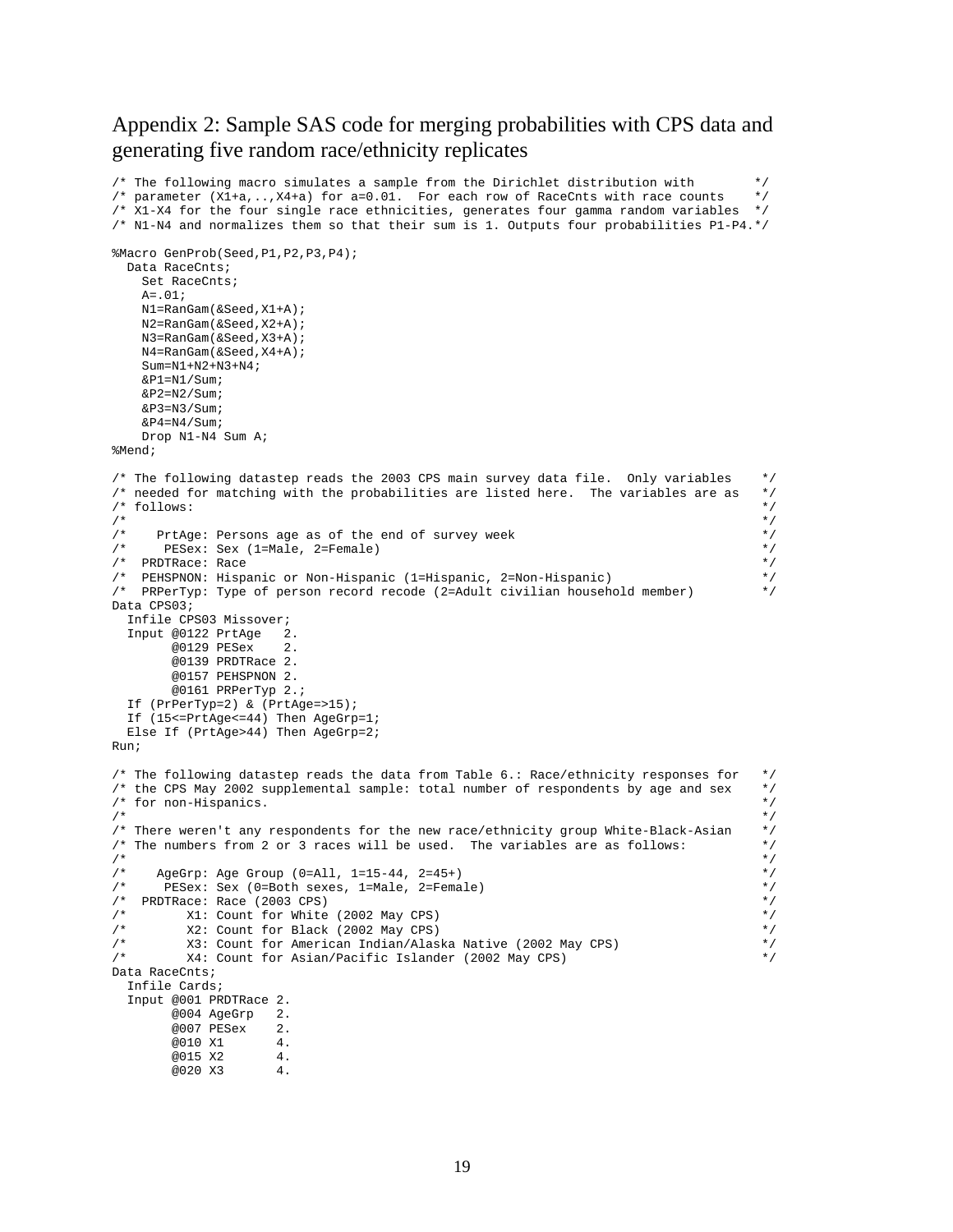|                                                                                                                                                                                                                                                                                                                                                                                |                   |                  | @025 X4                                         |                                                                | 4.           |              |           |                                                                                                 |                |
|--------------------------------------------------------------------------------------------------------------------------------------------------------------------------------------------------------------------------------------------------------------------------------------------------------------------------------------------------------------------------------|-------------------|------------------|-------------------------------------------------|----------------------------------------------------------------|--------------|--------------|-----------|-------------------------------------------------------------------------------------------------|----------------|
|                                                                                                                                                                                                                                                                                                                                                                                |                   |                  | @030 Total                                      |                                                                | 5.7          |              |           |                                                                                                 |                |
|                                                                                                                                                                                                                                                                                                                                                                                |                   |                  | PEHSPNon=2;                                     |                                                                |              |              |           |                                                                                                 |                |
| Cards;                                                                                                                                                                                                                                                                                                                                                                         |                   |                  |                                                 |                                                                |              |              |           |                                                                                                 |                |
| 6                                                                                                                                                                                                                                                                                                                                                                              | $\mathbf{1}$      | $\overline{0}$   | 58                                              | 38                                                             | 2            | 2            | 100       | /* White-Black, 15-44, Both Genders                                                             | $*$ /          |
| 6<br>8                                                                                                                                                                                                                                                                                                                                                                         | 2<br>1            | 0<br>$\mathbf 0$ | 9<br>71                                         | 8<br>0                                                         | 2<br>0       | 0<br>70      | 19        | /* White-Black, 45+, Both Genders                                                               | $*$ /          |
| 8                                                                                                                                                                                                                                                                                                                                                                              | 2                 | $\mathbf{0}$     | 10                                              | 0                                                              | 0            | 15           | 141<br>25 | /* White-Asian, 15-44, Both Genders<br>/* White-Asian, 45+, Both Genders                        | $*$ /<br>$*$ / |
| 7                                                                                                                                                                                                                                                                                                                                                                              | $\mathbf{1}$      | 2                | 266                                             | $\mathbf{1}$                                                   | 61           | 1            | 329       | /* White-AIAN, 15-44, Female                                                                    | $*$ /          |
| 7                                                                                                                                                                                                                                                                                                                                                                              | 2                 | 2                | 229                                             | 2                                                              | 35           | 0            | 266       | /* White-AIAN, 45+, Female                                                                      | $*$ /          |
| 7                                                                                                                                                                                                                                                                                                                                                                              | 1                 | $\mathbf{1}$     | 255                                             | $\mathbf{1}$                                                   | 57           | 2            | 315       | /* White-AIAN, 15-44, Male                                                                      | $*$ /          |
| 7                                                                                                                                                                                                                                                                                                                                                                              | 2                 | 1                | 201                                             | 2                                                              | 20           | 1            | 224       | /* White-AIAN, 45+, Male                                                                        | $*$ /          |
| 10                                                                                                                                                                                                                                                                                                                                                                             | 1                 | 0                | 8                                               | 62                                                             | 1            | $\mathbf{1}$ | 72        | /* Black-AIAN, 15-44, Both Genders                                                              | $*$ /          |
| 10                                                                                                                                                                                                                                                                                                                                                                             | 2                 | 0                | 1                                               | 54                                                             | 1            | 1            | 57        | /* Black-AIAN, 45+, Both Genders                                                                | $*$ /          |
| 14                                                                                                                                                                                                                                                                                                                                                                             | $\mathbf{1}$      | 0                | 2                                               | 0                                                              | 0            | 36           | 38        | /* Asian-NHOPI, 15-44, Both Genders                                                             | $*$ /          |
| 14                                                                                                                                                                                                                                                                                                                                                                             | 2                 | 0                | 1                                               | 0                                                              | 0            | 27           | 28        | /* Asian-NHOPI, 45+, Both Genders                                                               | $*$ /          |
| 9                                                                                                                                                                                                                                                                                                                                                                              | 0                 | 0                | 25                                              | 0                                                              | 0            | 34           | 59        | /* White-NHOPI, All Ages, Both Genders                                                          | $*$ /          |
| 13                                                                                                                                                                                                                                                                                                                                                                             | 0                 | 0                | 0                                               | 0                                                              | 3            | 3            | 6         | /* AIAN-Asian, All Ages, Both Genders                                                           | $*$ /          |
| 11                                                                                                                                                                                                                                                                                                                                                                             | 0                 | 0                | 1                                               | 5                                                              | 0            | 3            | 9         | /* Black-Asian, All Ages, Both Genders                                                          | $*$ /          |
| 12                                                                                                                                                                                                                                                                                                                                                                             | 0                 | 0                | 0                                               | 6                                                              | 0            | 3            | 9         | /* Black-NHOPI, All Ages, Both Genders                                                          | $*$ /          |
| 18                                                                                                                                                                                                                                                                                                                                                                             | 0                 | 0                | 10                                              | 0                                                              | 0            | 29           | 39        | /* White-Asian-NHOPI, All Ages, Both Genders                                                    | $*$ /          |
| 17                                                                                                                                                                                                                                                                                                                                                                             | 0                 | 0                | 9                                               | 0                                                              | 1            | 2            | 12        | /* White-AIAN-Asian, All Ages, Both Genders                                                     | $*$ /          |
| 15                                                                                                                                                                                                                                                                                                                                                                             | 1                 | 0                | 13                                              | 18                                                             | 1            | 0            | 32        | /* White-Black-AIAN, 15-44, Both Genders                                                        | $*$ /          |
| 15<br>19                                                                                                                                                                                                                                                                                                                                                                       | 2<br>$\mathbf{0}$ | 0<br>$\mathbf 0$ | 9<br>0                                          | 10<br>2                                                        | 1<br>0       | 0<br>0       | 20<br>-2  | /* White-Black-AIAN, 45+, Both Genders                                                          | $*$ /          |
| 20                                                                                                                                                                                                                                                                                                                                                                             | 0                 | 0                | 4                                               | 1                                                              | 1            | 4            | 10        | /* White-Black-AIAN-Asian, All Ages, Both Genders */<br>/* 2 or 3 races, All Ages, Both Genders | $*$ /          |
| 21                                                                                                                                                                                                                                                                                                                                                                             | 0                 | 0                | 1                                               | 0                                                              | 0            | 4            | -5        | /* 4 or 5 races, All Ages, Both Genders                                                         | $*$ /          |
| 16                                                                                                                                                                                                                                                                                                                                                                             | 0                 | 0                | 4                                               | 1                                                              | $\mathbf{1}$ | 4            | 10        | /* White-Black-Asian, All Ages, Both Genders                                                    | $*$ /          |
| $\ddot{ }$                                                                                                                                                                                                                                                                                                                                                                     |                   |                  |                                                 |                                                                |              |              |           |                                                                                                 |                |
| Run;                                                                                                                                                                                                                                                                                                                                                                           |                   |                  |                                                 |                                                                |              |              |           |                                                                                                 |                |
| %GenProb(129857306, P21, P22, P23, P24); Run;<br>%GenProb(4478015, P31, P32, P33, P34); Run;<br>%GenProb(11148899, P41, P42, P43, P44); Run;<br>%GenProb(284959446, P51, P52, P53, P54); Run;<br>/* Output records for "All" Ages once for 15-44 and once for 45+<br>Data RaceCnts;<br>Set RaceCnts;<br>If AgeGrp=0 Then Do;<br>AgeGrp=1; Output;<br>AgeGrp=2; Output;<br>End; |                   |                  |                                                 |                                                                |              |              |           |                                                                                                 | $\star$ /      |
| Run;                                                                                                                                                                                                                                                                                                                                                                           |                   |                  | Else Output;                                    |                                                                |              |              |           |                                                                                                 |                |
| Run;                                                                                                                                                                                                                                                                                                                                                                           | End;              |                  | Data RaceCnts;<br>Set RaceCnts;<br>Else Output; | If PESex=0 Then Do;<br>PESex=1; Output;<br>PESex=2; Output;    |              |              |           | /* Output records for "All" Gender once for males and once for females                          | $\star$ /      |
| /* Sort the CPS dataset<br>Proc Sort Data=CPS03;<br>By PEHSPNon PRDTRace PESex AgeGrp;<br>Run;                                                                                                                                                                                                                                                                                 |                   |                  |                                                 |                                                                |              |              |           |                                                                                                 | $*$ /          |
| Run;                                                                                                                                                                                                                                                                                                                                                                           |                   |                  |                                                 | Proc Sort Data=RaceCnts;<br>By PEHSPNon PRDTRace PESex AgeGrp; |              |              |           | /* Sort the race counts and probablities dataset                                                | $*$ /          |